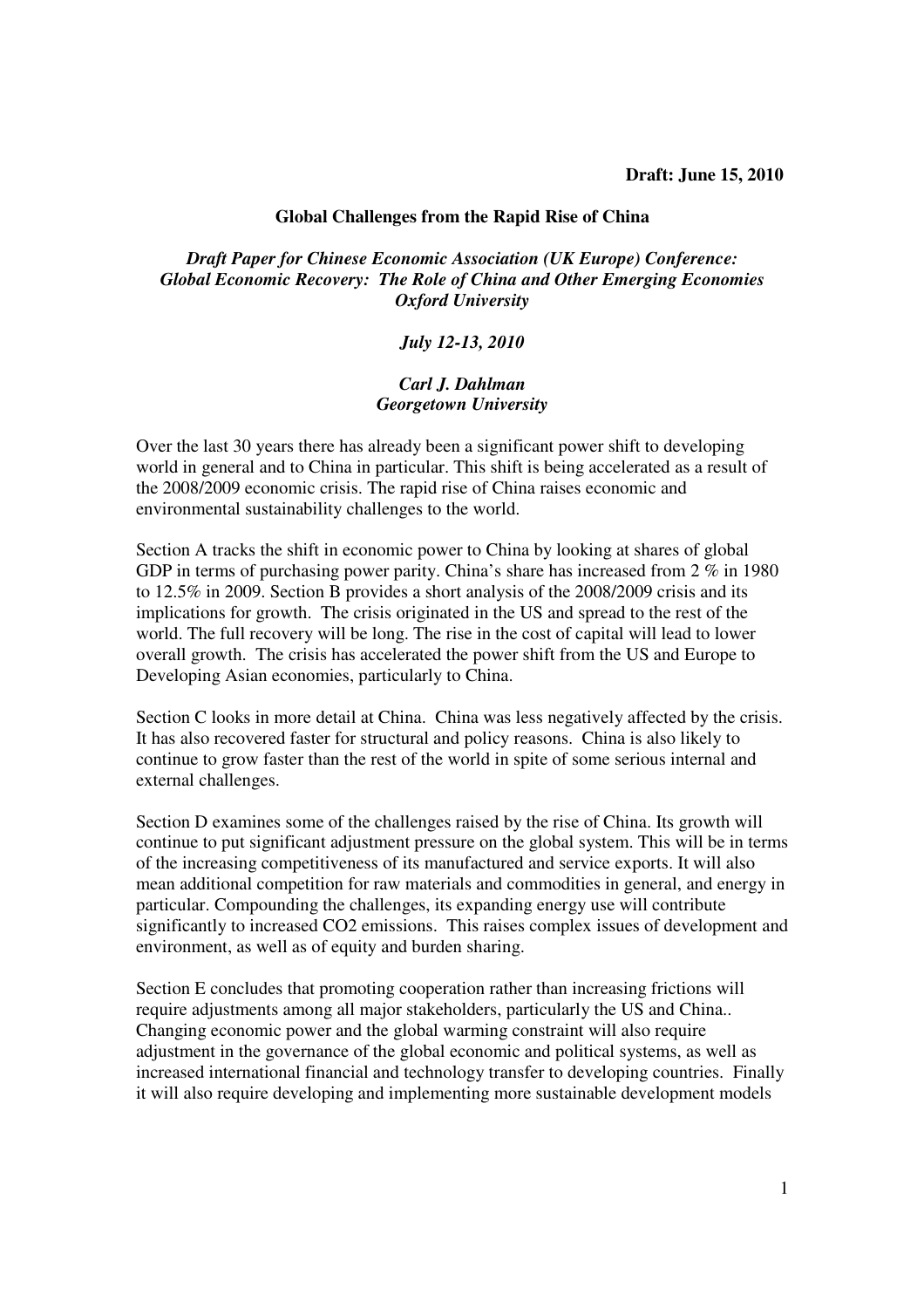#### **A. Economic Power Had Been Shifting to Emerging Asia Before the Crisis**

There have been significant changes in the relative size of different economies and regions over the last thirty years. Emerging and developing economies have grown faster than developed economies. They increased their share of global GDP from 36% in 1980 to 46% by 2009 (Table 1).<sup>1</sup> The developing region that has shown the largest increase is Developing Asia. Its share of global GDP more than tripled from 7.2% in 1980 to 22.5% in 2009. By 2005 it had a larger share than the Euro Countries, and by 2009 surpassed the US.

|                                                                                    | 1980     | 1990     | 2000     | 2005   | 2008   | 2009     |
|------------------------------------------------------------------------------------|----------|----------|----------|--------|--------|----------|
| <b>Advanced economies</b>                                                          | 63.80%   | 64.04%   | 62.98%   | 58.81% | 55.13% | 53.87%   |
| -Japan                                                                             | 7.89%    | 9.08%    | 7.63%    | 6.86%  | 6.27%  | $6.00\%$ |
| -United Kingdom                                                                    | 3.92%    | 3.75%    | 3.60%    | 3.42%  | 3.21%  | 3.10%    |
| -United States                                                                     | 22.50%   | 22.63%   | 23.64%   | 22.39% | 20.78% | 20.46%   |
| -Euro area                                                                         | n.a.     | n.a.     | 18.50%   | 16.71% | 15.69% | 15.21%   |
| -Newly industrialized<br>Asian economies*                                          | 1.70%    | 2.71%    | 3.64%    | 3.75%  | 3.75%  | 3.70%    |
| -Other advanced<br>economies (Advanced<br>economies excluding G7<br>and euro area) | 6.06%    | 6.80%    | 7.60%    | 7.50%  | 7.36%  | 7.30%    |
| <b>Emerging and</b>                                                                |          |          |          |        |        |          |
| developing economies                                                               | 36.20%   | 35.96%   | 37.02%   | 41.19% | 44.87% | 46.13%   |
| -Africa                                                                            | 3.16%    | 2.91%    | 2.71%    | 2.97%  | 3.10%  | 3.19%    |
| -Central and eastern<br>Europe                                                     | 4.11%    | 3.62%    | 3.36%    | 3.55%  | 3.62%  | 3.48%    |
| -Commonwealth of                                                                   |          |          |          |        |        |          |
| Independent States**                                                               | $7.54\%$ | 7.56%    | 3.58%    | 4.16%  | 4.55%  | 4.29%    |
| -Developing Asia                                                                   | 7.24%    | 10.05%   | 15.10%   | 18.24% | 20.98% | 22.54%   |
| ----China                                                                          | 2.00%    | $3.55\%$ | 7.16%    | 9.41%  | 11.41% | 12.52%   |
| ----India                                                                          | 2.24%    | 2.82%    | $3.62\%$ | 4.18%  | 4.75%  | 5.06%    |
| -Middle East                                                                       | 3.88%    | 3.23%    | 3.47%    | 3.84%  | 4.00%  | 4.13%    |
| -Latin America and                                                                 |          | 8.59%    | 8.80%    | 8.43%  |        |          |
| Mexico                                                                             | 10.27%   |          |          |        | 8.63%  | 8.51%    |

**Table 1: Share of Region/Country GDP as a percent of Global GDP In Current Purchasing Power Parity Prices**

\*NIAEs are Hong Kong, Singapore, South Korea and Taiwan.

Table 1 figures are based on shares of global GDP in current purchasing power parity dollars to adjust for <sup>1</sup> nominal exchange rates. If the table is done in nominal dollars, the share of global GDP of advanced countries was 70% and that of emerging and developing economies was 30% in 1980 and was roughly the same in 2009. However this masks significant changes. China and India increased their shares from 2.6% and 1.5% to 8.3% and 2.2, respectively, over the 30 year period.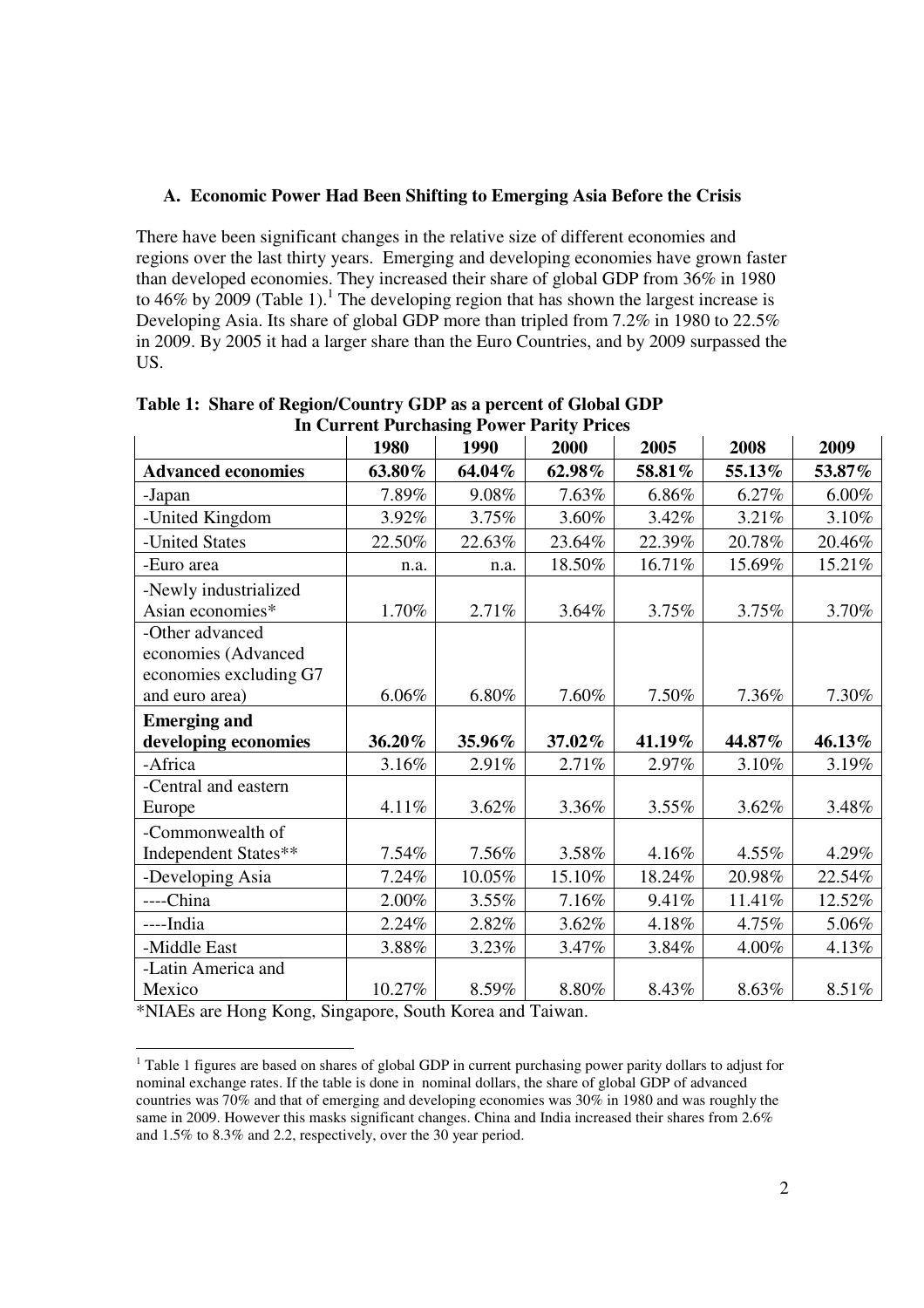\*\*CIS are countries in Commonwealth of Independent States which includes Russia Source: IMF database, accessed 1/28/2010

Japan and the Soviet Union, which had been increasing rapidly between 1960 and 1980 and were seen as the rising powers since WWII had a reversal of fortunes. Japan had a major financial/economic crisis in 1991 from which it had not fully recovered even before the 2008/2009 crisis. Between 1990 and 2009 Japan lost one third of its share of global GDP (from 9.1% to 6.0%). The Soviet Union fragmented in 1991 into many republics, all of which (including Russia) went into major recessions in the early part of the 1990s. In 2000 their share had fallen to 47% of their 1980 level, but recovered to 57% by 2009 due to growth based largely on a rapid expansion of natural resource exports, particularly energy.

The two countries with the most impressive performance were China in the East Asia region, and India in South Asia. China's share increased more than six fold from 2.0% of world GDP in 1980 to 12.5% in 2009. By 2001 it surpassed Japan and by 2009 it reached 61% the size of the US. India more than doubled its share of global GDP from 2.2% in 1980 to 5.1% in 2009.<sup>2</sup>

#### **B. The 2008/2009 Financial and Economic Crisis**

The 2008/2009 financial and economic crisis is not another cyclical business downturn, but a major structural change.<sup>3</sup> It is the most serious global crisis since the Great Depression. The crisis started in the US and spread throughout the world. The causes of the crisis were an asset bubble created by artificially low interest rates in the US, financial innovations, financial excess, and lack of appropriate regulation. The US Federal Reserve lowered interest rates to stimulate the US economy after the dot com crash in 2001. The lower interest rates led to a rise in demand for housing. The development of mortgage backed securities increased available credit. In addition there was an increase in adjustable rate mortgages to borrowers who would barely qualify appropriately called sub prime mortgages. The increase in the prices of houses allowed persons to increase borrowing against the increased equity value of their homes. This stimulated greater consumer credit that included increasing imports from the rest of the world. Another financial innovation was the development of credit default swaps through which investors insured themselves against the risk of defaults of investments such as mortgage back securities. Mortgage backed securities and credit default swaps were sold to investors in other countries—mostly other advanced countries. In addition, these

<sup>&</sup>lt;sup>2</sup> Another group that increased very rapidly was the four Newly Industrialized Asian Economies (NIAEs) of Hong Kong, Singapore, South Korea and Taiwan. Although these four countries were considered developing countries in 1980, they are currently considered developed economies because of the level of GDP per capita they have achieved. Their share of world GDP more than doubled from 1.7% in 1980 to 3.6% in 2000, but has not increased much since then.

 $3$  See Altman (2009b) for an argument of why the 2008 crash was a major structural shift. See Altman (2009a) for an interesting view of the implications of the crash for globalization.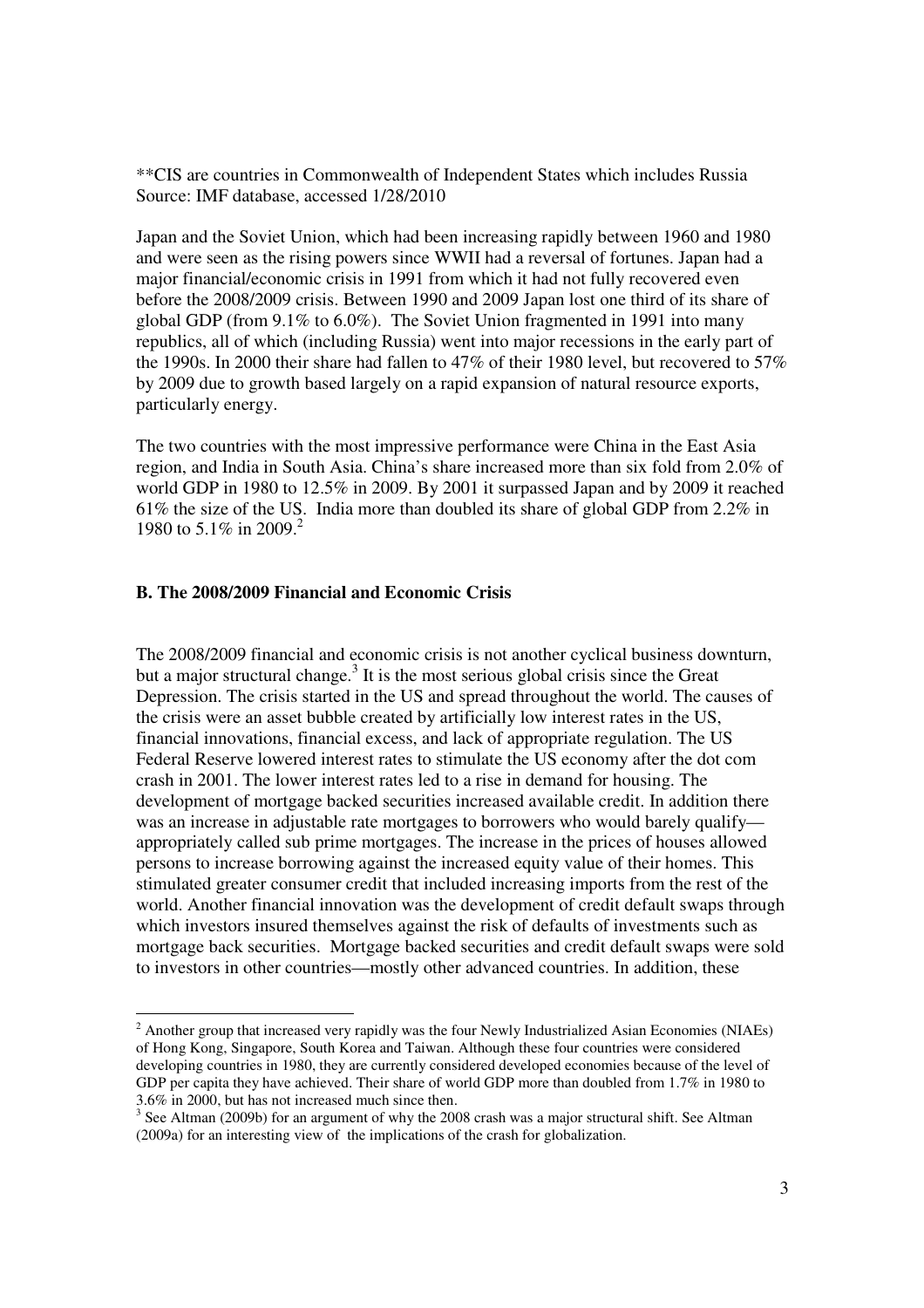financial innovations were also adopted in the financial markets of other advanced countries.

The whole house of cards unraveled when interest rates rose in the US and subprime borrowers could no longer make the higher payments on their mortgages. As housing foreclosures increased and these properties were dumped on the housing market, the price of houses fell. As the market value of houses fell below the amount owed on them, many borrowers turned in the keys and abandoned their properties, accelerating the decline in housing prices as more entered a saturated market. As the mortgage backed securities when bad, the credit default swap market also collapsed. This brought down financial institutions in the US, the UK and other European countries.



#### **Figure 1: Fall in Global Growth: 1970-2009 and Projections to 2015**

Thus the financial crisis that started in the US spread to the rest of the world through three mechanisms. One was directly though the defaults on sub prime mortgages and credit fault swaps and the failure of Banks and other financial institution. This affected the US, and Europe directly. $4$  A second was the indirect financial effects as investors pulled out their foreign investments to cover their domestic losses. This affected Europe as well as developing countries. There was also a flight to quality as investors brought funds back to their home countries as governments in these countries put together stimulus packages, expanded credit, and extended government guarantees to failing financial institutions. Ironically a lot of international capital flows were invested into US

<sup>&</sup>lt;sup>4</sup> Several European countries like the UK and Ireland also had their own internal financial sector problems so the spread of the financial crisis was not just contagion from investments in the US, but also from systemic financial sector weaknesses that also imploded at the same time.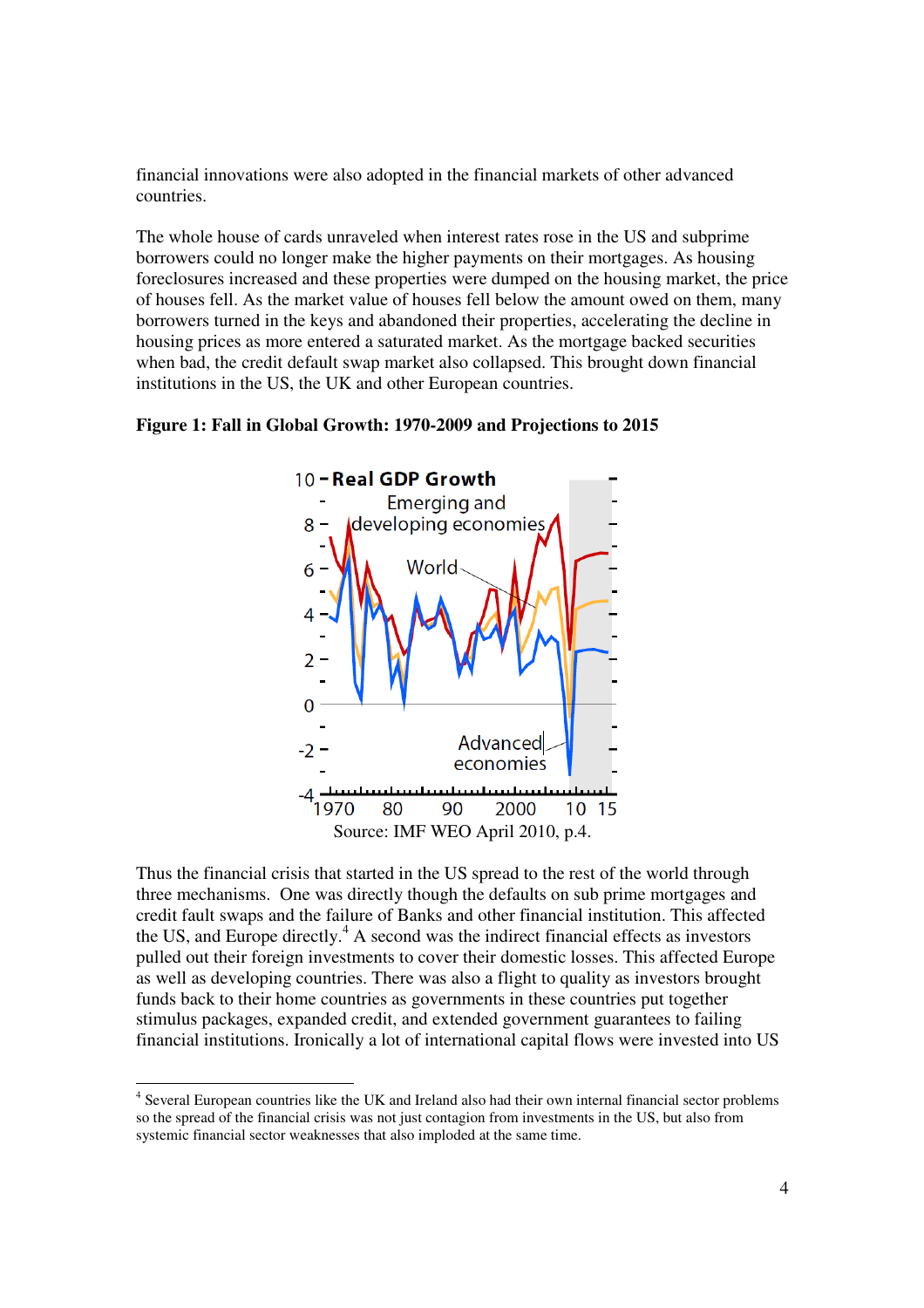Treasuries. Thus many countries experienced capital flight and exchange rate depreciations This affected European countries as well as most developing countries, including India and the NIAEs, but not China.

The third effect was the indirect effect on the real economy. The fall in consumption led to a drastic fall in demand for imports. This affected world trade (Figure 2). Thus even countries that were not directly affected by the first two effects, such as China, did suffer the negative effects of the crisis though the reduction in demand from the countries most directly affected by the crisis.

In 2008 world output growth fell from 5.2% in 2007 to 3.0% in 2008 and to negative 0.8% in 2009. This was the first time aggregate global GDP growth was negative since 1970 (Figure 1). The fall was much greater in advanced economies than in emerging and developing economies, whose aggregate growth remained positive. In fact, overall growth for the emerging and developing countries was 2.1% in 2009, while it fell 3.2% in the advanced economies (Table 2). Global trade was also negatively affected and had the largest fall since 1970 (Figure 2).

**Figure 2: Annual Changes in World Trade: 1970-2009 and Projections to 2015** 



Source: IMF WEO (April 2010), p.8.

#### **C. Future Growth Prospects—Further Shift in Economic Power to Emerging Asia, and China in Particular**

Table 2 provides more detail on the performance of major countries and key country groupings. Among the advanced countries, Japan, the UK and the Euro area countries, Japan took the hardest hit with a fall of 5.3%; the UK had a fall of 4.9%. The Euro countries as a whole had a fall of 4.1% followed by Canada with a fall of 2.6% and the US with a fall of only 2.4%.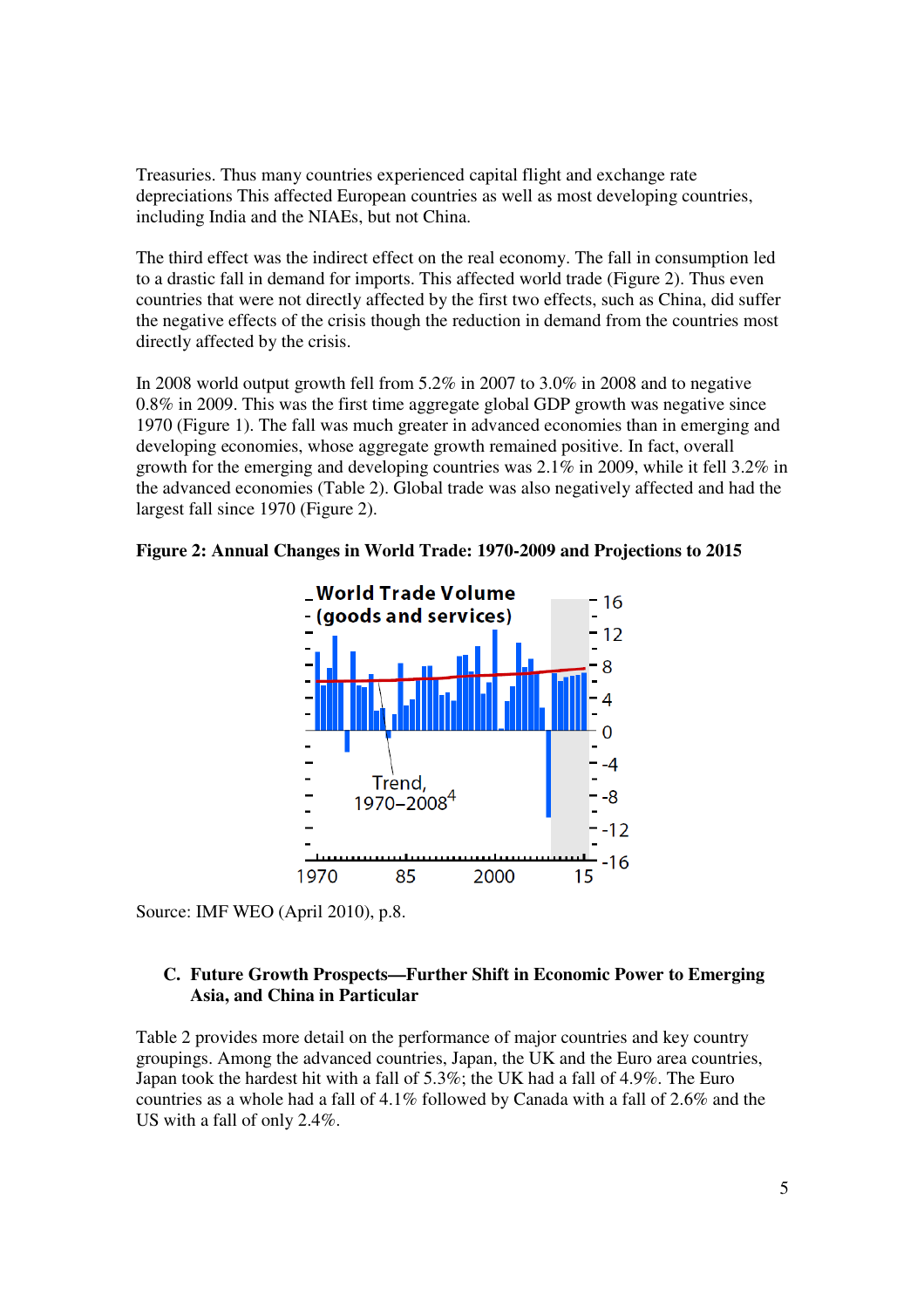Among the emerging and developing economies, growth was more varied. Russia suffered a fall of 7.9%, largely because of the very steep fall in oil prices after their ramp up until the crisis in the second half of 2008. The countries in the Commonwealth of Independent States, suffered a fall of 6.6%; countries in Central and Eastern Europe had a fall of around 3.7 % because of financial outflows as well as the collapse of trade. The Latin American Region suffered a fall of 1.8 %, although Mexico had a much larger fall of 6.5% because of its greater dependence on oil and on trade and remittances from the US which also fell steeply. However, the rest of the emerging and developing countries continued with positive growth. Most impressive were China and India which managed growth of 8.7% and 5.7%, respectively. This was in part because, they were not directly exposed to the financial problems that plagued the advanced economies. Both were negatively affected by the collapse of demand for exports of goods and services. In the case of China, even though it was more dependent on exports, another important factor helping to offset the decline in exports was a strong fiscal stimulus package implemented by the government, as well as significant expansion of bank lending.<sup>5</sup>

#### *Short Term Prospects*

Full recovery from this crisis will take longer than usual because of the global collapse of exports. When the crisis affects only one or two regions recovery is easier because demand from the growing countries helps to pull the others out of recession. However when the fall affects all the developed countries which are the main markets for the world, recovery will take longer. The massive stimulus packages; monetary expansion; and government takeovers of failing banks, financial, and other firms; are helping go get the world out of the recession. However, there are risks that the recovery will stall if the government stimuli are withdrawn too quickly. On the other hand there is the risk that continuing with the stimulus and monetary expansion for too long could be inflationary and further undermine the recovery. $<sup>6</sup>$  In addition the 2010 financial crisis of Greece is</sup> shaking investor confidence in Portugal, Spain and Italy and threatening the whole Euro zone countries and the stability of the EU itself. This also has repercussions for other areas of the world that export to the EU or have major financial investments in the Euro zone. Thus the world is not out of the woods yet.

 $<sup>5</sup>$  See Roach (2010) for details.</sup>

 $6$  See IMF (2009) and IMF (2010) for more details.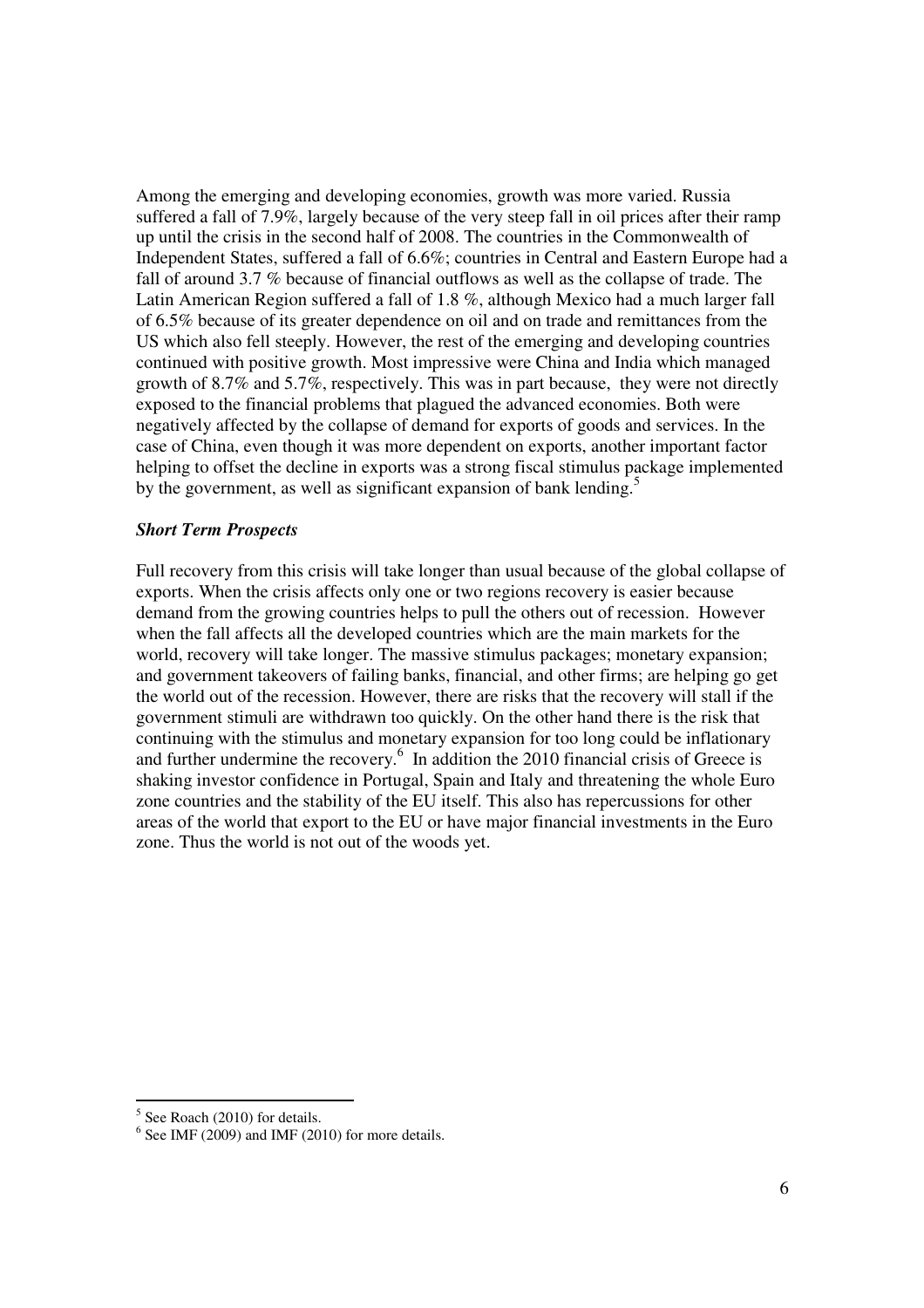|                                  | 2007              | 2008             | 2009    | 2010**          | 2011**          |
|----------------------------------|-------------------|------------------|---------|-----------------|-----------------|
|                                  |                   |                  |         | <b>Estimate</b> | <b>Estimate</b> |
| <b>World Output*</b>             | 5.2               | 3.0              | $-0.6$  | 4.2             | 4.3             |
| <b>Advanced Economies</b>        | 2.7               | 0.5              | $-3.2$  | 2.3             | 2.4             |
| -United States                   | 2.1               | 0.4              | $-2.4$  | 3.1             | 2.6             |
| -Euro Area                       | 2.7               | 0.6              | $-4.1$  | 1.0             | 1.5             |
| -Japan                           | 2.3               | $-1.2$           | $-5.3$  | 1.9             | 2.0             |
| -United Kingdom                  | 2.6               | 0.5              | $-4.9$  | 1.3             | 2.5             |
| -Canada                          | 2.5               | 0.4              | $-2.6$  | 3.1             | 3.2             |
| -Other Advanced                  | 4.7               | 1.7              | $-1.1$  | 3.7             | 3.9             |
| $-NIAEs***$                      | 5.7               | 1.8              | $-0.9$  | 5.2             | 4.9             |
| <b>Emerging &amp; Developing</b> | 8.3               | 6.1              | 2.4     | 6.3             | 6.5             |
| -Central& Eastern Europe         | 5.5               | $\overline{3.0}$ | $-3.7$  | 2.8             | 3.4             |
| $-CIS***$                        | 8.6               | 5.5              | $-6.6$  | 4.0             | 3.6             |
| ---Russia                        | 8.1               | 5.6              | $-7.9$  | 4.0             | 3.3             |
| -Developing Asia                 | 10.6              | 7.9              | 6.6     | 8.7             | 8.7             |
| $--China$                        | 13.0              | 9.6              | 8.7     | 10.0            | 9.9             |
| ---India                         | 9.4               | 7.3              | 5.7     | 8.8             | 8.4             |
| -Middle East & N. Africa         | 6.2               | $\overline{5.1}$ | 2.4     | 4.5             | 4.8             |
| -Sub-Saharan Africa              | 6.3               | 5.5              | 2.1     | 4.7             | 5.9             |
| -Western Hemisphere              | 5.7               | 4.3              | $-1.8$  | 4.0             | 4.0             |
| [Memorandum:                     | 3.1               | 0.9              | $-4.1$  | 1.0             | 1.8             |
| European Union]*****             |                   |                  |         |                 |                 |
| <b>World Trade Volume</b>        | 7.3               | 2.8              | $-10.7$ | 7.0             | 6.1             |
| (Exports + Imports)              |                   |                  |         |                 |                 |
| -Imports                         |                   |                  |         |                 |                 |
| ---Advanced Economies            | 4.7               | 0.6              | $-12.0$ | 5.4             | <u>4.6</u>      |
| $--Emerging \&$                  | $\overline{1}3.8$ | 8.5              | $-8.4$  | 9.7             | 8.2             |
| Developing                       |                   |                  |         |                 |                 |
| - <i>Exports</i>                 |                   |                  |         |                 |                 |
| ---Advanced Economies            | 6.3               | 1.9              | $-11.7$ | 6.6             | 5.0             |
| $--Emerging \&$                  | 9.8               | 4.0              | $-8.2$  | 8.3             | 8.4             |
| Developing                       |                   |                  |         |                 |                 |

**Table 2: World Output and Trade Growth 2007-2009 and Projections 20010-2011** 

\*Real effective exchange rates are assumed to remain at levels prevailing February 23 – March 23, 2010. Country weights used for aggregates based on world PPP weights. \*\* Estimates and projections account for 90% of world purchasing power weights for advanced countries, and for 77% of the emerging and developing countries.

\*\*\*NIAEs are Hong Kong, Singapore, South Korea and Taiwan.

\*\*\*\*CIS are countries in the Commonwealth of Independent States, which includes Russia.

\*\*\*\*\*EU has been included separately as a memo item, as it has both advanced and emerging and developing economies.

Source: Extracted from IMF *WEO* (October 2009, p. 2; and April 2010, p. 2).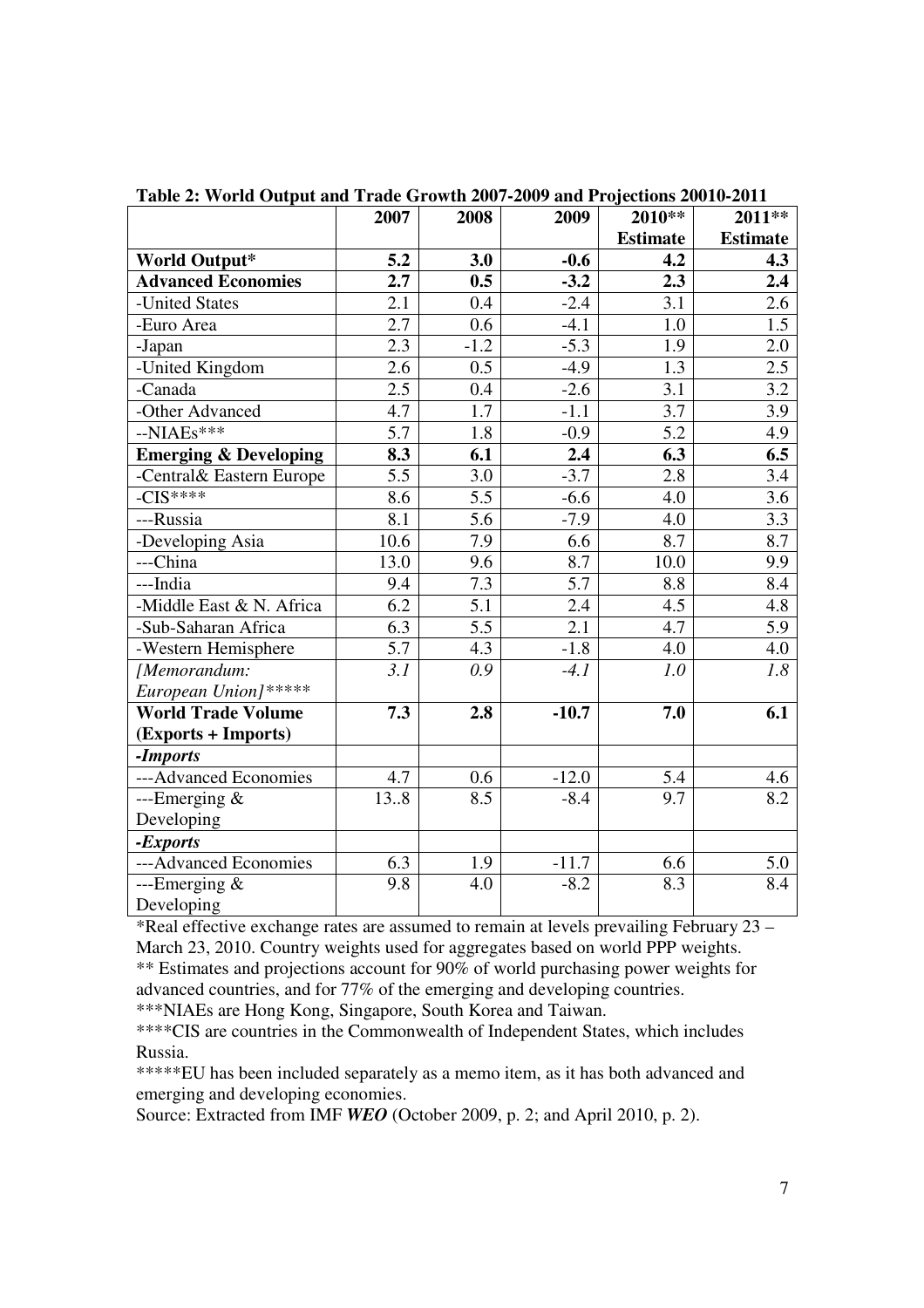There are also two additional reasons that full recovery will be slow. The first is that global financial system is still impaired. The IMF estimates that only about half the losses of the financial sector have been recognized to date. The second is that interest rates are going to be higher once the full recovery starts. There are two reasons for this. The first is that the crisis has made it clear that risk was being under priced so interest rates will be adjusted up to take risk into account. The second is that many advanced country governments are going to have to issue much greater debt to pay for the stimuli packages, bailouts of the financial sectors (and of the auto industry in the US and some European countries), plus make up for the shortfalls in tax revenues that result from lower GDP growth.<sup>7</sup>

It is also clear that the crisis has had a differential impact. The emerging and developing Asian economies are coming out of the crisis faster than the advanced countries. This is because they were generally in stronger fiscal positions. Second, as noted, they were not exposed to the main financial innovations (the sub prime mortgages and credit default swaps) at the heart of the financial crisis. Third, some of them, like China, reacted faster and put in place massive fiscal and stimulus packages faster.

China is particularly well positioned. It has a very high savings rate (55-54 % in 2007- 2009 compared to a weighted world average of  $22{\text -}21\%$ <sup>8</sup>). Therefore, unlike most other developing countries, it is not dependent on foreign capital. In fact, it is a net capital exporter. In addition, it has the largest foreign exchange reserves in the world at over \$2.3 trillion dollars. However China has been quite dependent on international trade for both imports and exports. Because it is poor in natural resources on a per capita basis, it has to import them.<sup>9</sup> It has also dependent on growing export markets for its manufactured exports. In the short run it has been able to make up for the sharp contraction in the import demand in the US and other advanced economies through its strong fiscal stimulus package as well as a significant expansion of bank credit. However in the medium and long run it needs to switch from is heavily reliance on exports to domestic market. However it is difficult to stimulate domestic demand because of the very high savings of Chinese household and firms. Chinese households have high savings because of weakness and incompleteness of the pension, medical and social security system. The government is aware of these problems and is making efforts to improve and extend social safety nets. India is not at well positioned because it is a still a net capital importer. However an important advantage that it does share with China is a very large domestic market.

Looking to the next two years, the outlook for both countries is positive. Table 2 also presents the IMF's April 2010 growth projections until 2011. China is expected to grow at 10% a year, India at almost 9%, the US at around 3 % and the Euro zone at 1%.

 $^7$  Based on a study of 800 years of financial crisis, Reinhart and Rogoff (2009) found that the biggest contributor to the rise in national debt in countries that went through financial crisis was the need to finance the gap that arose from the decline in tax revenues that resulted from the economic downturn of the crisis. 8 World Bank WDI (2009).

<sup>&</sup>lt;sup>9</sup> In 2007 one third of Chinas' merchandise imports were fuel (12%) ores and mineral (12%), food (4%), and agricultural raw materials (4%). (WDI 2009, p. 220)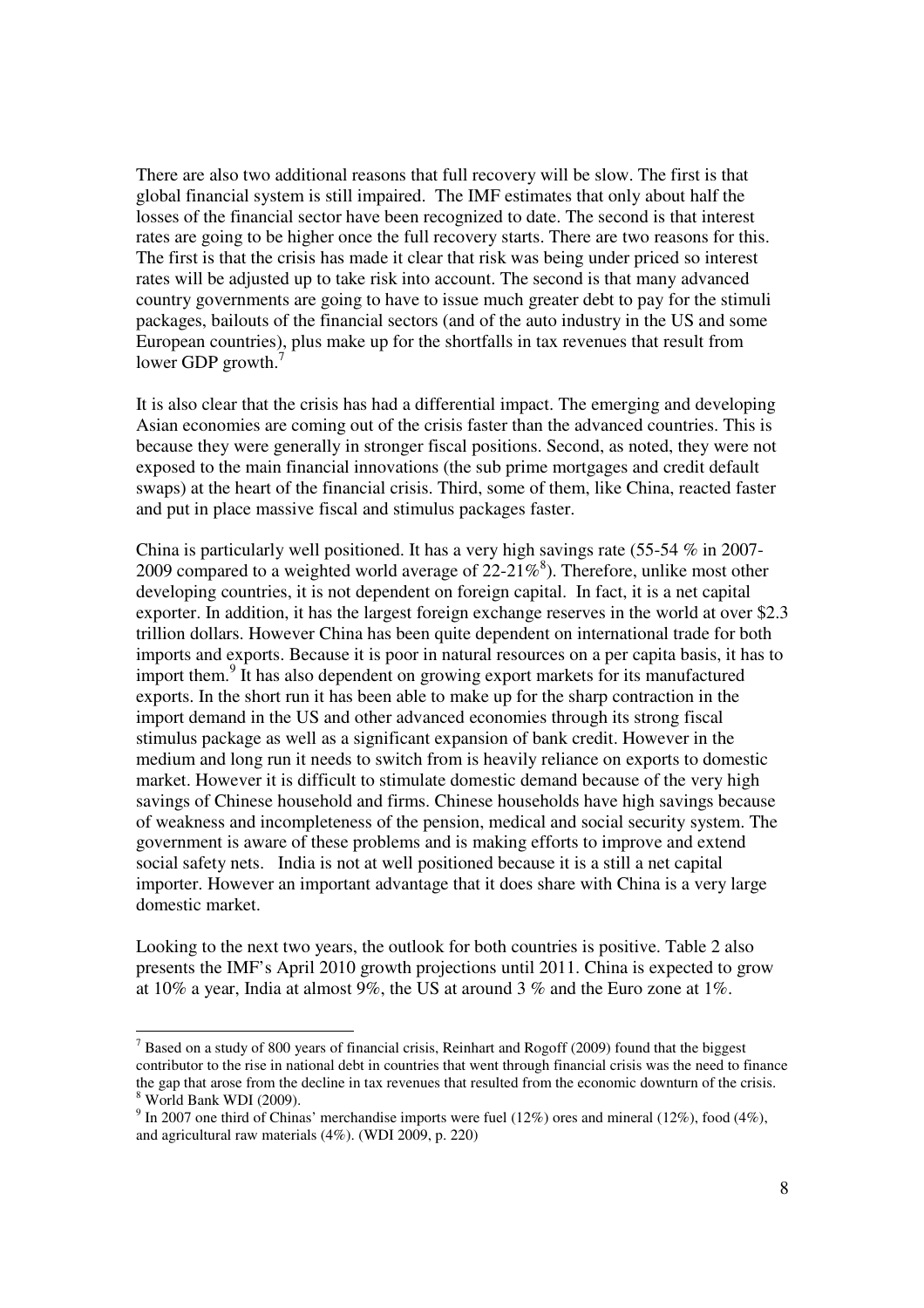Therefore the strong differential between the growth of China and India and the advanced countries is expected to continue.<sup>10</sup> (See Figure 3).



**Figure 3: China and India have Higher Growth Rates than Most Other Countries and Region** 

 Source: IMF WEO (April 2010) p.13

## *Longer Term Projections*

<u>.</u>

Longer term growth projections are very risky given much uncertainty about the future and the poor record of past projections. However for illustrative purposes of what the differential growth rates imply Figure 4 projects the size of the ten largest economies in 2009 based on constant 2005 PPP dollars. China surpasses the US by 2017, and India surpasses Japan by 2013 (it already surpassed Germany in PPP terms in 2008).<sup>11</sup>

These projections are just to show the impact of differential growth rates. There can be many surprises, such at the 2008/2009 economic crisis. In addition China and India face major challenges which can slow down or even derail their growth. Common challenges include rapidly rising inequality, environmental damage, water shortages, and corruption. China specific challenges include weak banking system, tension between authoritarian state and moves toward a decentralized market economy, tensions over Taiwan. India specific challenges include low levels of average educational attainment, underdeveloped infrastructure, and the difficulties of implementing reforms because of weak governing coalitions. However, barring any major unforeseen crisis, both countries are likely to grow faster than the rest of the world for the next 10 to 20 years, because they are still behind the technological frontier in most sectors and can benefit from rapid catch-up strategies for many years to come.

 $10$  The differential between the average GDP growth rates 2000-2007 between China and India versus high income countries was 8 and 5 percentage points, respectively. This gap widened in 2008 and 2009 to roughly 8 to 12 percentage point for China ,and 7 to 9 percentage point for India. They are projected to fall back to the previous differential once the advanced countries recover.

<sup>&</sup>lt;sup>11</sup> If the projections are done using nominal dollars rather than PPP dollars pretty much the same trends occur, except that it takes and extra 10 years. It should be noted that in nominal dollars, China already surpassed Germany in 2009 to become the third largest economy, and will surpass Japan by the end of 2010.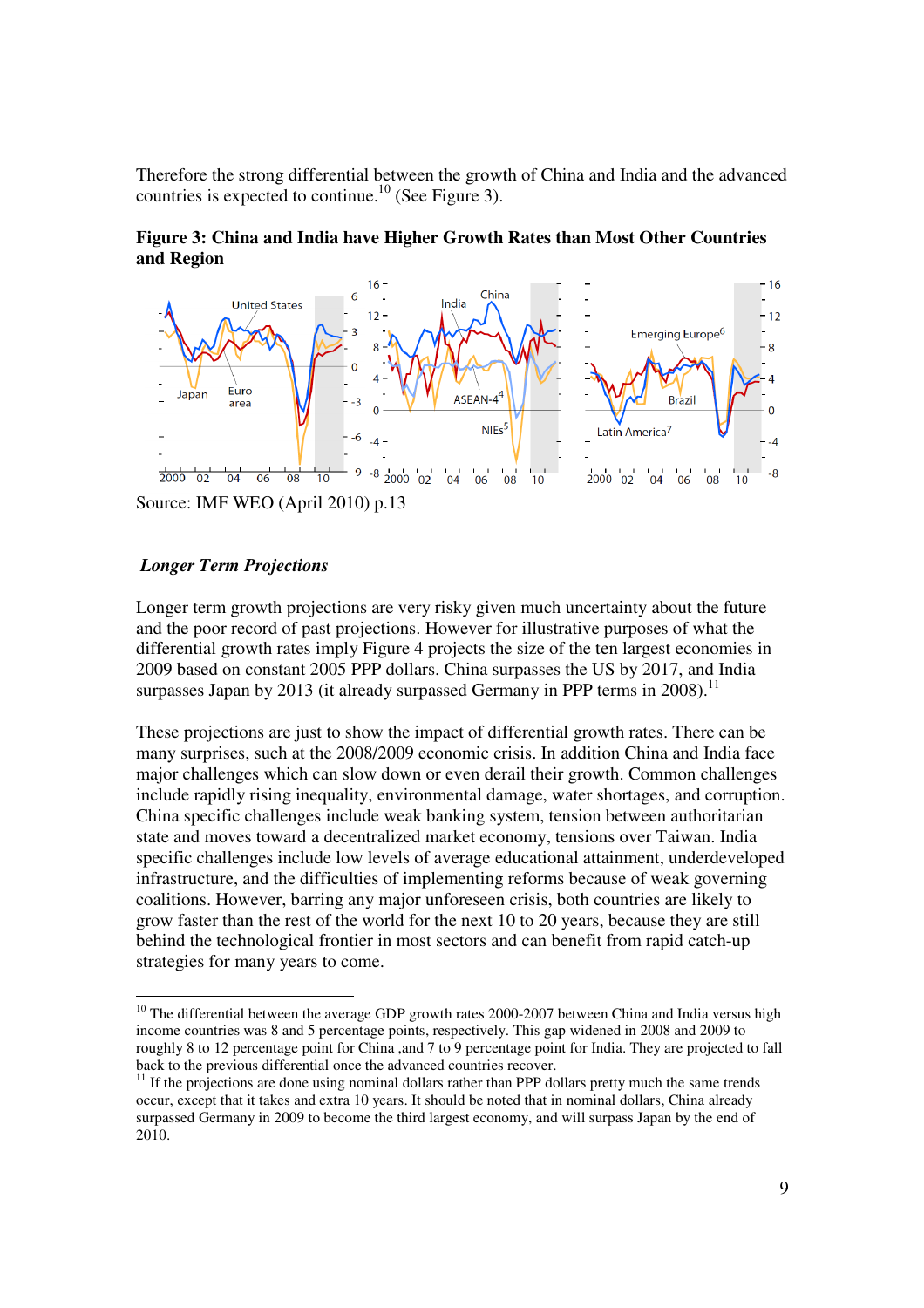

**Figure 4: GDP Growth 1980-2009 and Projections 2010-2030 in Constant 2005 PPP Dollars** 

Note: Projections 2010-2015 based on IMF. Projections (April 2010 WEO), 2016-2030 based on simple average 2000-2009 actual and 2010-2015 IMF projections

## **D. Challenges from the Rise of China**

The rise of China (and to some extent that of India) will raise economic and environmental challenges to the global system. These stem from their large populations and their rapid growth. The economic challenges include increasing competition from their exports of goods and services, and increasing competition for imports of natural resources. The environmental challenges include the environmental impact of their rapid growth, and in particular, their rapidly rising CO2 emissions.

## *Trade*

The pressure of their increased exports can be appreciated from Table 3. The most impressive has been the increase of China's manufactured exports. These have increased from 2.9 % of the world's total in 1995 to 8.9% in 2008. This is the biggest increase in share for any regional grouping, let alone any country.<sup>12</sup> In absolute volume, in 2007

<sup>-</sup> $12$  While merchandise and service exports from the NIAE's increased significantly between 1980 and 2000, they have not increased since then, and their share of the world total currently is roughly the size of China's.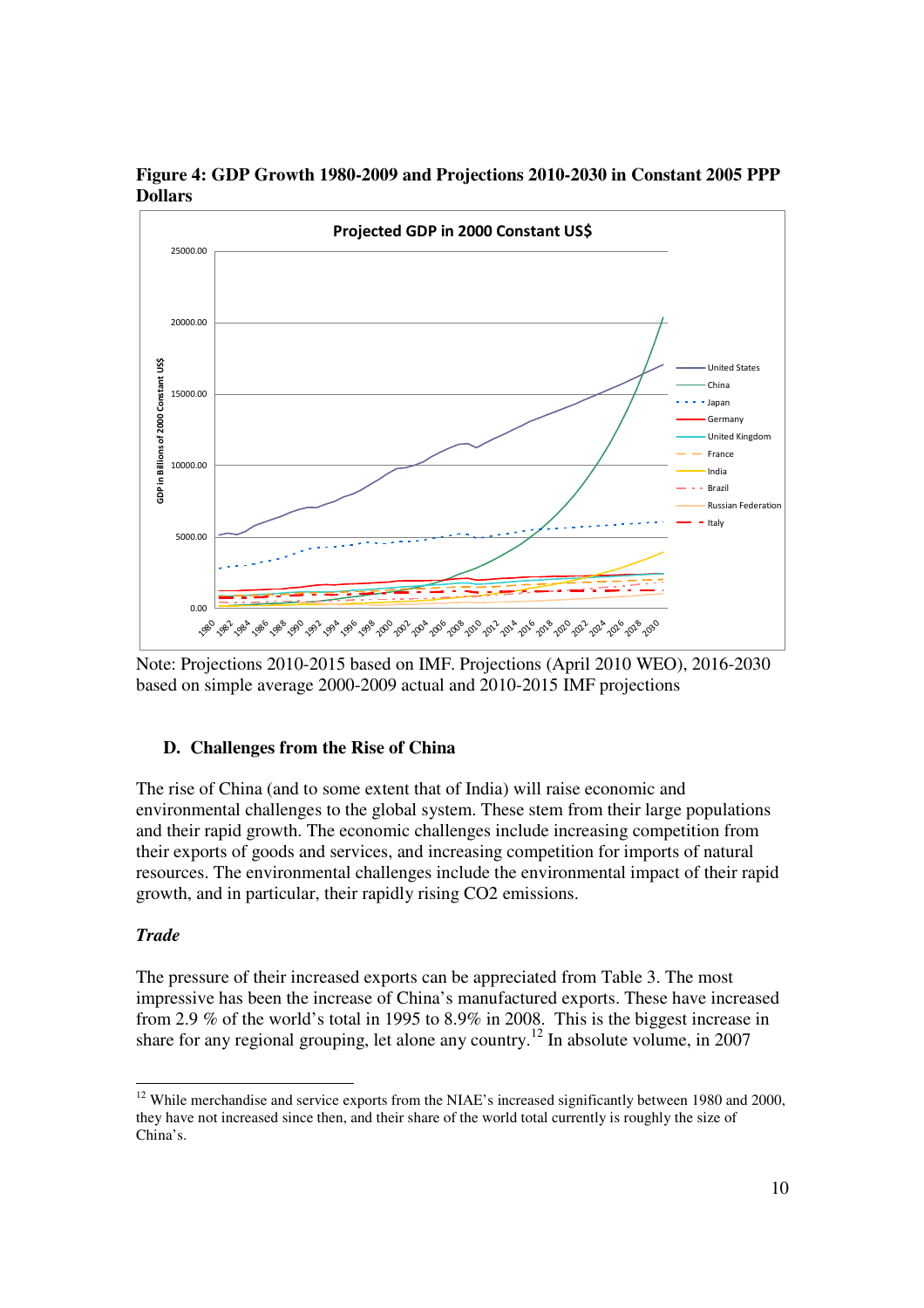China surpassed the merchandise exports of the US, and in 2009 it surpassed those of Germany to become the largest merchandise exporter in the world.

|                      | <b>Merchandise Exports</b> | $1770$ 13. $2000$ | <b>Service Exports</b> |                      |  |  |
|----------------------|----------------------------|-------------------|------------------------|----------------------|--|--|
|                      | 1995                       | 2008              | 1995                   | 2008                 |  |  |
| <b>East Asia and</b> | 6.9                        | 12.9              | 5.2                    | 6.5                  |  |  |
| <b>Pacific</b>       |                            |                   |                        |                      |  |  |
| --China              | 2.9                        | 8.9               | 1.5                    | 3.9                  |  |  |
| <b>Europe and</b>    | 3.6                        | 7.1               | 4.1                    | 5.1                  |  |  |
| <b>Central Asia</b>  |                            |                   |                        |                      |  |  |
| --Russia             | 1.6                        | 2.9               | 0.9                    | 1.3                  |  |  |
| <b>Latin America</b> | 4.3                        | 5.4               | 3.1                    | 2.9                  |  |  |
| and the              |                            |                   |                        |                      |  |  |
| Caribbean            |                            |                   |                        |                      |  |  |
| --Brazil             | 0.9                        | 1.2               | 0.5                    | 0.8                  |  |  |
| <b>Middle East</b>   | 1.2                        | 2.6               |                        | $\ddot{\phantom{0}}$ |  |  |
| and North            |                            |                   |                        |                      |  |  |
| <b>Africa</b>        |                            |                   |                        |                      |  |  |
| <b>South Asia</b>    | 0.9                        | 1.4               | 0.9                    | 2.9                  |  |  |
| --India              | 0.6                        | 1.1               | 0.6                    | 2.7                  |  |  |
| <b>Sub Saharan</b>   | 1.5                        | 2.1               | 1.0                    | 1.0                  |  |  |
| Africa               |                            |                   |                        |                      |  |  |
| <b>Total Low and</b> | 18.3                       | 31.5              | 16.0                   | 20.7                 |  |  |
| <b>Middle Income</b> |                            |                   |                        |                      |  |  |
| <b>High Income</b>   | 81.7                       | 68.6              | 83.8                   | 79.3                 |  |  |
| --Euro Area          | 33.7                       | 28.6              | 34.9                   | 32.3                 |  |  |
| $-US$                | 11.3                       | 8.1               | 16.4                   | 13.6                 |  |  |
| --Japan              | 8.6                        | 4.9               | 5.3                    | 3.9                  |  |  |
| --NIAEs              |                            |                   |                        |                      |  |  |
| ----Hong Kong        | 3.4                        | 2.3               | 2.8                    | 2.4                  |  |  |
| ---Korea             | 2.4                        | 2.6               | 1.8                    | 2.0                  |  |  |
| ----Singapore        | 2.3                        | 2.1               | 2.1                    | 2.1                  |  |  |
| ----Taiwan           | n.a.                       | 1.6               | n.a.                   | n.a.                 |  |  |

**Table 3: Changing Shares of World GDP, Merchandise and Service Exports 1995 vs. 2008** 

Source: WDI (2010), 238-240, 246-248.

The increase in the share of India's merchandise exports has been very modest. Actually the annual increase in merchandise exports from China is greater than the total merchandise exports of India. However what is impressive is the increase in the share of India's service exports. These have gone from 0.6% in 1995 to 2.7% of the world's service exports in 2008. This is the largest increase in share of service exports for any region, let alone any country.

The rapid increase in the exports from these two countries is putting major restructuring pressure on the rest of the world. The manufactured exports from China started mostly as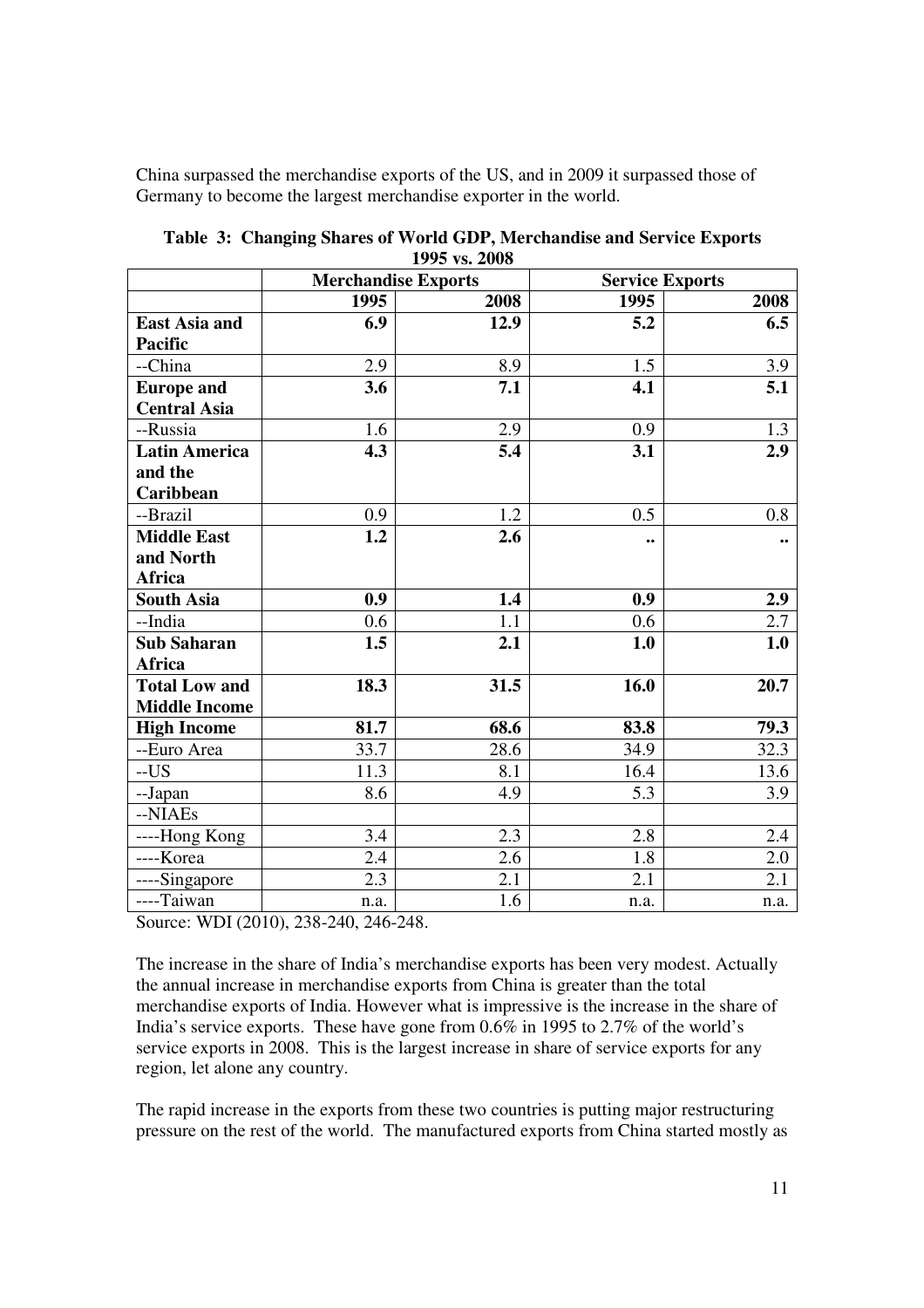labor intensive products. But China has been moving up very rapidly in the technology intensity of its exports. In 2007, 30% of China's manufactured exports were classified as high technology in the UNCTAD trade databases. This is in part because a large share of its exports is based on components imported from its more developed Asian neighbors such as Japan, and the NIAEs. It is also because more than 50% of the exports are made by foreign multinational companies. But it is also because domestic firms are acquiring greater technological capability. India's increase in service exports is due to its phenomenal success in exports of information technology enabled services. These constituted 39 % of it total service exports in 2007, and were ten times the value exported by China.<sup>13</sup>

Moreover the competition from these exports is likely to increase over time. The increased competitiveness comes from greater investments in higher education, and from increasing investments in R&D.

# *Higher Education*

The increased investments in higher education can be seen in Table 4 which shows a rapid increase in enrollment rates particularly for China. What is most striking, however, is the very large critical mass both countries have in the actual number of students in higher education. In 2008 China had the largest number in the world with 27 million students (17% of the world's total), followed by the US with 18 million (12%), and then by India with 13 million  $(9\%)$ <sup>14</sup>

|       | 1980 | 1990 | 2000   | 2008        |
|-------|------|------|--------|-------------|
| China | ↩    |      | $\sim$ | $\sim$<br>∸ |
| India |      |      |        |             |
| World | IJ   | 16   | 24     | 20          |

**Table 4: Rising Tertiary Enrollment Rates World and Selected Countries 1986-2008** 

Source: WDI: 2010, 2004, and 2002.

## *R&D*

China and India have also been increasing their innovation capacity. In the period 1995 to 2005 China has increased the number of scientists and engineers doing research and development (R&D) from 530,000 to 936,000, and the number of scientific and technical publications from 9,300 to 42,600. It also increased its research and development spending from .6% of GDP in 1995 to 1.4% in 2006.<sup>15</sup> Measured in terms of PPP it is the third largest R&D spending in the world, after the US, and Japan (Figure 4).

<sup>-</sup><sup>13</sup> UNTAD (2009).

<sup>&</sup>lt;sup>14</sup> UNESCO (2009) Table 8, pp. 128-127. The quality of the tertiary graduates from China and India is not uniform and is generally much below that of advanced countries. However both countries have some world class higher education institutions, and are working on improving the overall quality of their tertiary graduates.

<sup>&</sup>lt;sup>15</sup> See Dahlman (2010) for more details on the innovation strategies of China and India.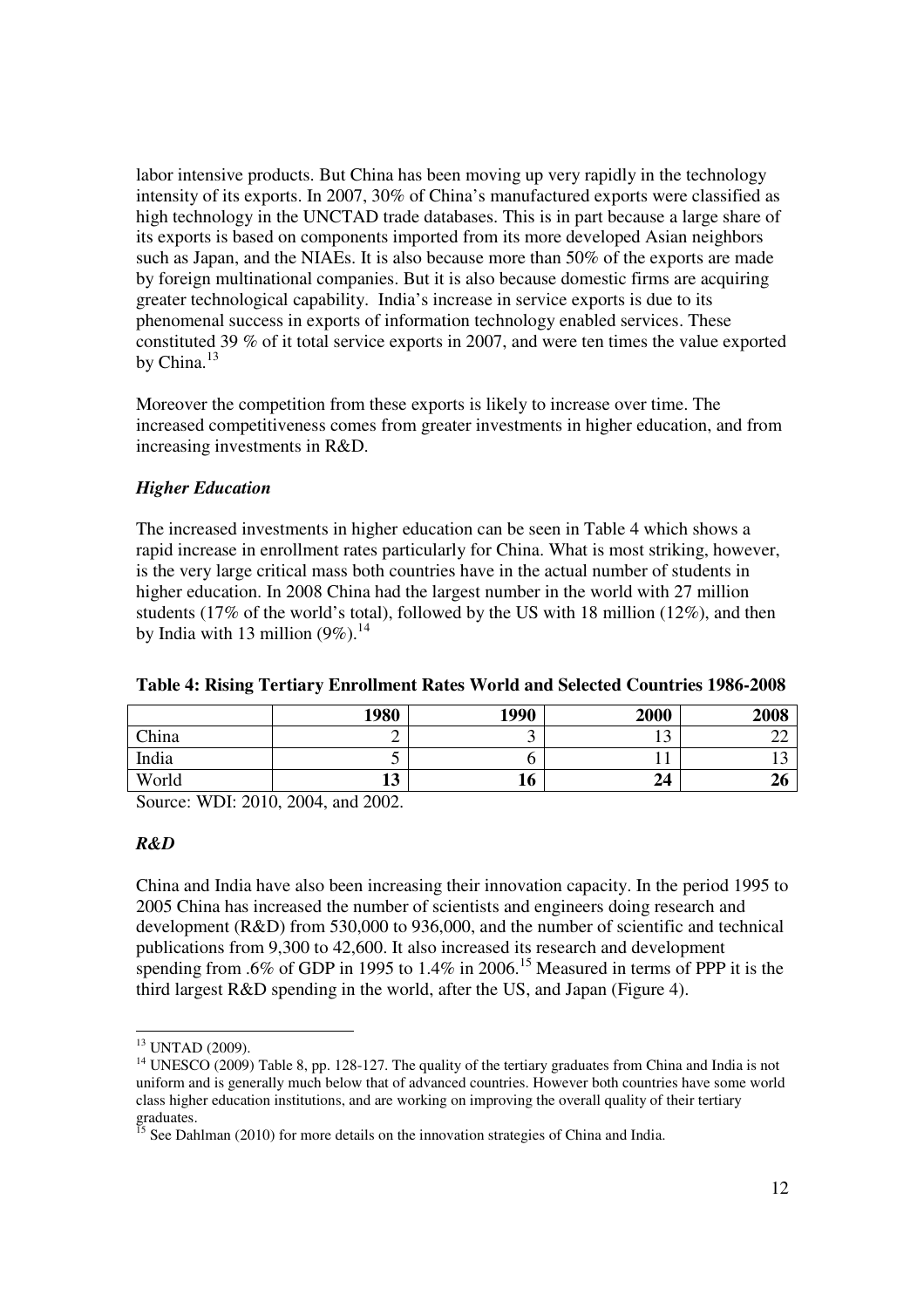India has not increased the number of scientists and engineers much during the same period, but it has increased scientific and technical publications from 9,600 to 14,600, and spending on R&D as a share of GDP from 0.80 in 1995 to around 1.0% in 2006.<sup>16</sup>

In addition, as part of the global out sourcing trend, many MNCs are increasing their R&D work in developing countries, particularly China and India. By 2006 there were more than 750 MNC R&D labs in China and over 250 in India.



# **Figure 5. Relative R&D Expenditure and Scientists and Engineers per 1000 (Expenditures in 2008 in Billions of PPP Dollars)**

Source: Author's calculations based on data in OECD (2009) on R&D spending as % of GDP and scientists and engineers in R&D combined with data on 2008 GNI in PPP of respective countries.

Also both countries, but especially China, have dramatically increased their patenting over the last decade. In 2008 the number of patents taken out by domestic residents in China was the third highest in the world (after Japan and the US). The number of industrial designs and of trademarks patented by residents in China were the highest in the world. $17$ 

<sup>-</sup> $16$  Dutz (2007).

 $17$  For more details and time trends see WIPO (2009).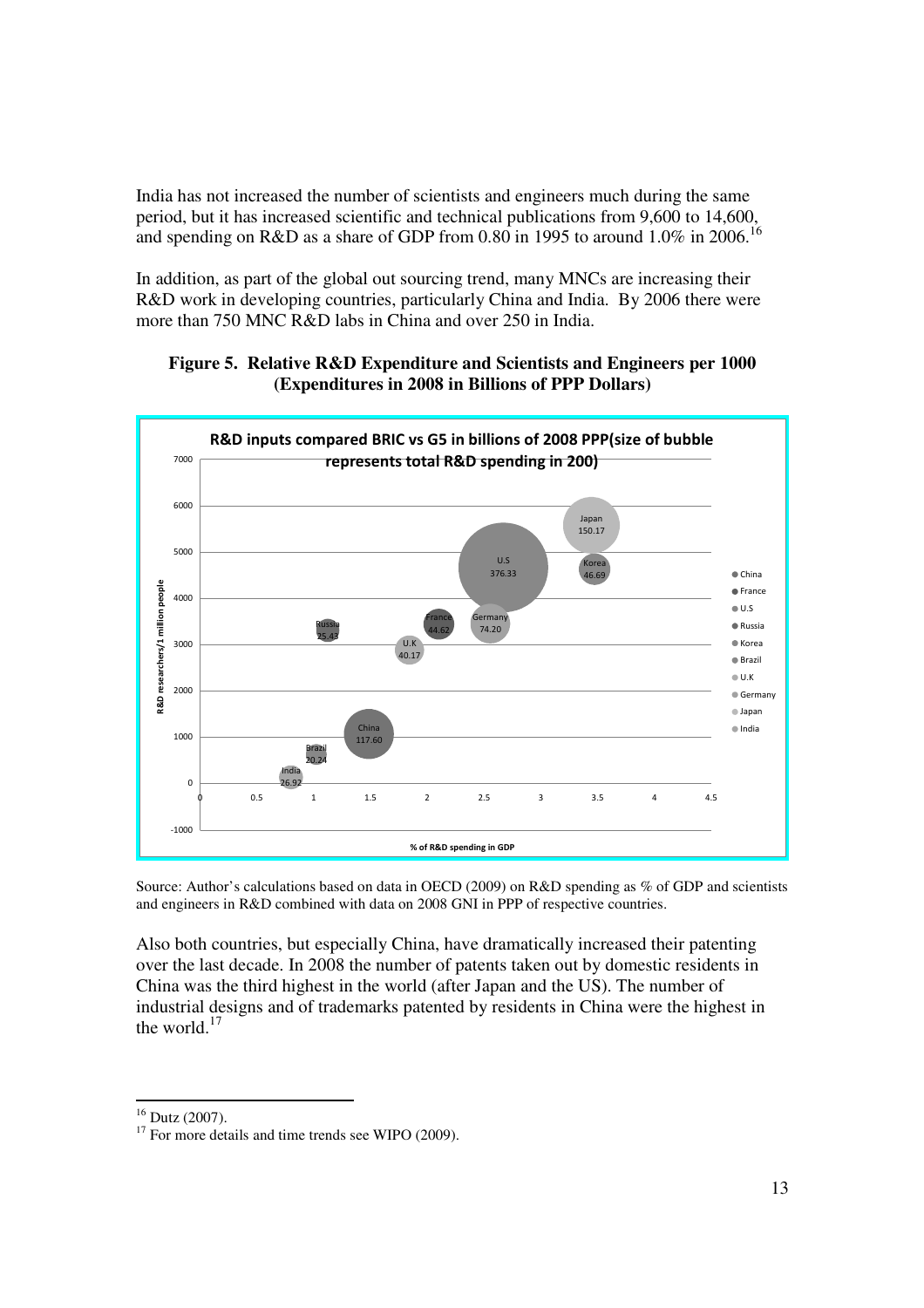In short, while both countries have benefited by acquiring knowledge from abroad through the inflow of direct foreign investment, technology licensing, sending students abroad for studying, and copying and reverse engineering, they are now investing a lot more in their own domestic R&D capability. This gives them a greater ability to make use of existing global knowledge as well to develop their own technology.  $^{18}$ 

The increased technological capability of these two countries and the rapid expansion of their exports, manufactured products in the case of China, and information enabled services in the case of India, are putting a lot of restructuring pressure on the global economy. Even before there 2008/2009 economic crisis there were already some protectionist trends. These have been exacerbated by the crisis. The Fifth Global Trade Monitoring Report released in May  $2010^{19}$  has found that despite the G20 November 20, 2008 meeting where world leaders pledged not to resort to protectionist measures the facts contradict this.<sup>20</sup> The report found that since November 2008 governments had implemented 496 beggar-thy-neighbor policy measures and that another 86 implemented measures were likely to harm some foreign commercial interests. More than a dozen governments had implemented measures that harmed more than 100 of their trading partners negatively. The country/region hit by the most measures is China with a total of 221 measures, followed by the EU (206), and the US (166). Thus there is a risk of rising protectionism.

#### *Environment*

-

The environmental challenges can be seen from three dimensions—a country's overall use of environmental resources, projections of their energy needs, and projections of CO2 emissions.

One way to get a broad view of the overall environmental resource use of a country is the Ecological Footprint. It measures the "demand on the biosphere in terms of the area of biologically productive land and sea required to provide the resources we use and to absorb our waste."<sup>21</sup> Table 5 compares the seven countries with the largest ecological foot print with their biocapacity in 2005 and shows the net surplus or deficit of each country in terms of the world's total biocapacity.  $22$ 

 $18$  For more detailed comparison on the innovation capability of China and India see Dahlman (2010). <sup>19</sup> The report is produced by Global Trade Alert, an independent NG coordinated by the Center for

Economic Policy Research based in London.

 $20$  See Everett (2010) for a detailed compilation.

<sup>&</sup>lt;sup>21</sup> The Ecological Footprint has been developed by the World Wildlife Federation.(2008). "A country's footprint is the sum of all the cropland, grazing land, forest and fishing grounds required to produce the food, fiber and timber it consumes, to absorb the wastes emitted when it uses energy, and to provide space for its infrastructure.

<sup>&</sup>quot; <sup>2</sup> In 2005 the global Ecological Footprint was 17.5 billion global hectares (gha), or 2.7 gha per person (a global hectare is a hectare with world-average ability to produce resources and absorb wastes). On the supply side, the total productive area, or biocapacity, was 13.6 billion gha, or 2.1 gha per person". (WWF 2008), p. 14.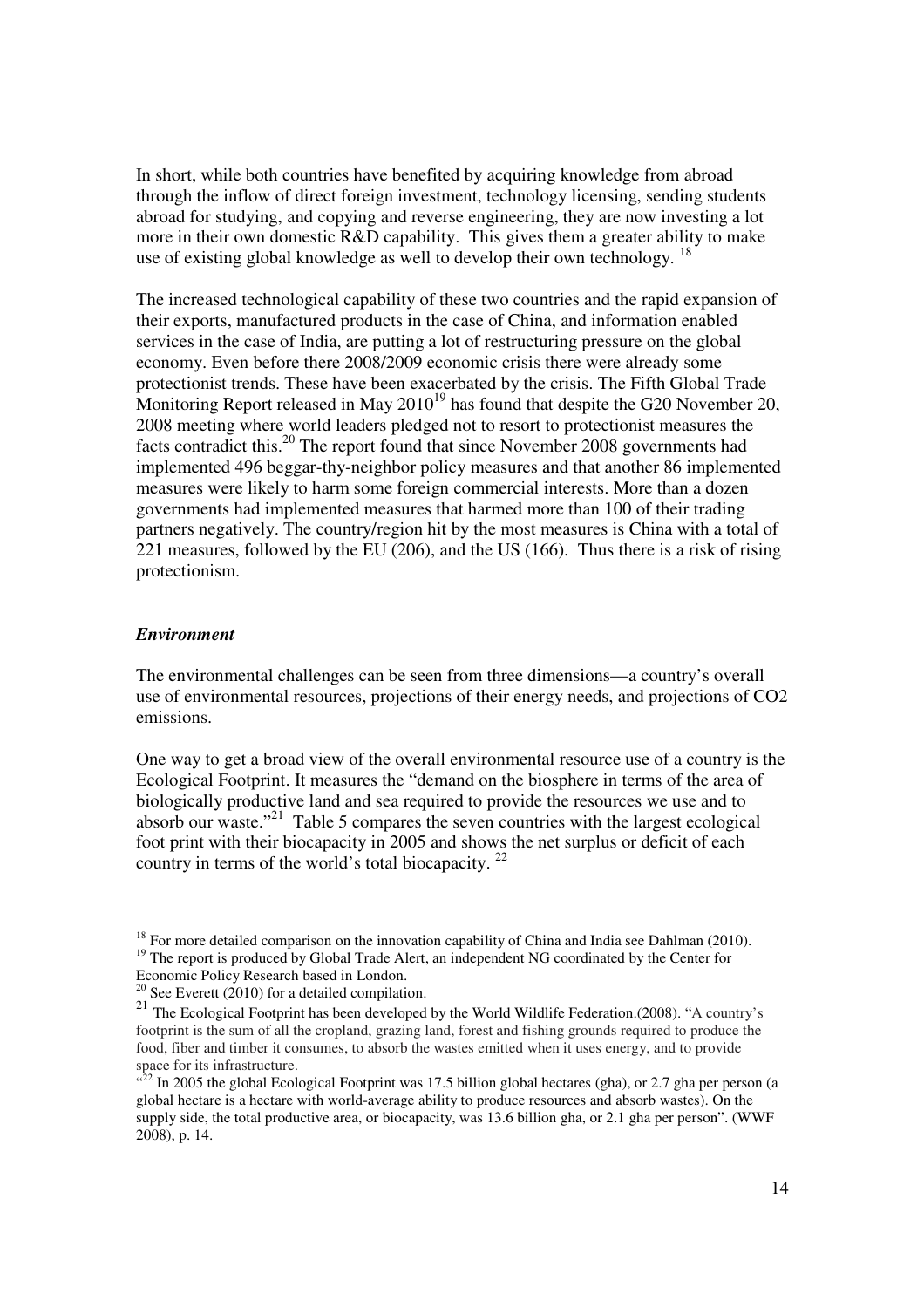|                      | <b>US</b>  | China      | EU         | <b>India</b> | <b>Russia</b> | <b>Japan</b> | <b>Brazil</b> |
|----------------------|------------|------------|------------|--------------|---------------|--------------|---------------|
| Population           | 298.2      | 1,323.3    | 487.3      | 1,103.4      | 143.2         | 128.1        | 186.4         |
| Millions 2008        |            |            |            |              |               |              |               |
| Ecological           | 9.4        | 2.1        | 4.7        | 0.9          | 3.7           | 4.9          | 2.4           |
| Footprint/capita     |            |            |            |              |               |              |               |
| vs. World av. of     |            |            |            |              |               |              |               |
| 2.7 global           |            |            |            |              |               |              |               |
| hectares             |            |            |            |              |               |              |               |
| <b>Total Country</b> | 2,803.1    | 2,778.9    | 2,290.3    | 993.1        | 529.1         | 627.7        | 447.4         |
| Ecological           |            |            |            |              |               |              |               |
| Footprint million    |            |            |            |              |               |              |               |
| global hectares      |            |            |            |              |               |              |               |
| % of World           | 16.0       | 15.9       | 13.1       | 5.7          | 3.0           | 3.6          | 2.6           |
| Ecological           |            |            |            |              |               |              |               |
| Footprint of         |            |            |            |              |               |              |               |
| 17,500 million       |            |            |            |              |               |              |               |
| global hectares      |            |            |            |              |               |              |               |
| Biocapacity per      | 5.0        | 0.9        | 2.3        | 0.4          | 8.1           | 0.6          | 7.3           |
| capita vs. world     |            |            |            |              |               |              |               |
| average of 2.1       |            |            |            |              |               |              |               |
| global hectares      |            |            |            |              |               |              |               |
| <b>Total Country</b> | 1,491.0    | 1,191.0    | 1,120.8    | 441.4        | 1,159.9       | 76.9         | 1,360.7       |
| Biocapacity          |            |            |            |              |               |              |               |
| % of World           | 11.0       | 8.9        | 8.4        | 3.3          | 8.7           | 1.0          | 10.2          |
| Biocapacity of       |            |            |            |              |               |              |               |
| 13,400 million       |            |            |            |              |               |              |               |
| global hectares      |            |            |            |              |               |              |               |
| Net Position in      | $-1,312.1$ | $-1,587.9$ | $-1,169.5$ | $-551.7$     | 630.8         | $-550.0$     | 913.3         |
| million hectares     |            |            |            |              |               |              |               |
| Net Position as      | $-9.8$     | $-11.9$    | $-8.7$     | $-4.1$       | 4.7           | $-4.1$       | 6.8           |
| % of World           |            |            |            |              |               |              |               |
| Biocapacity          |            |            |            |              |               |              |               |
| Net Position on      | $-4.4$     | $-1.2$     | $-2.4$     | $-0.5$       | 4.4           | $-4.3$       | 4.9           |
| per capita basis     |            |            |            |              |               |              |               |

## **Table 5**: **Ecological Footprint Vs Biocapacity for Seven Countries with the Largest Ecological Footprint in 2005**

Notes: Population figures are for 2008, but footprint figures are for 2005 so there is a small discrepancy

*Ecological footprint* is cropland, grazing land, forests (including for fuel wood), fishing grounds, and build up land (including areas of dams for hydropower), and global hectares needed to absorb CO2 emissions (from fossil fuel consumption as well as from products manufactured abroad), *Biocapacity* includes cropland, grazing land, forests, and fishing grounds. *Source:* Computed from World Wildlife Fund. *Living Planet Report 2008.* Available at:

http://assets.panda.org/downloads/living\_planet\_report\_2008.pdf, Accessed 11/19/2009.

The US has the largest biocapacity followed by Brazil, China, Russia, the EU, and India. Even though the ecological footprint per capita of China and India are much lower than those of developed countries  $((2.1 \text{ and } 0.9 \text{ respectively vs. an average of } 6.4 \text{ for high})$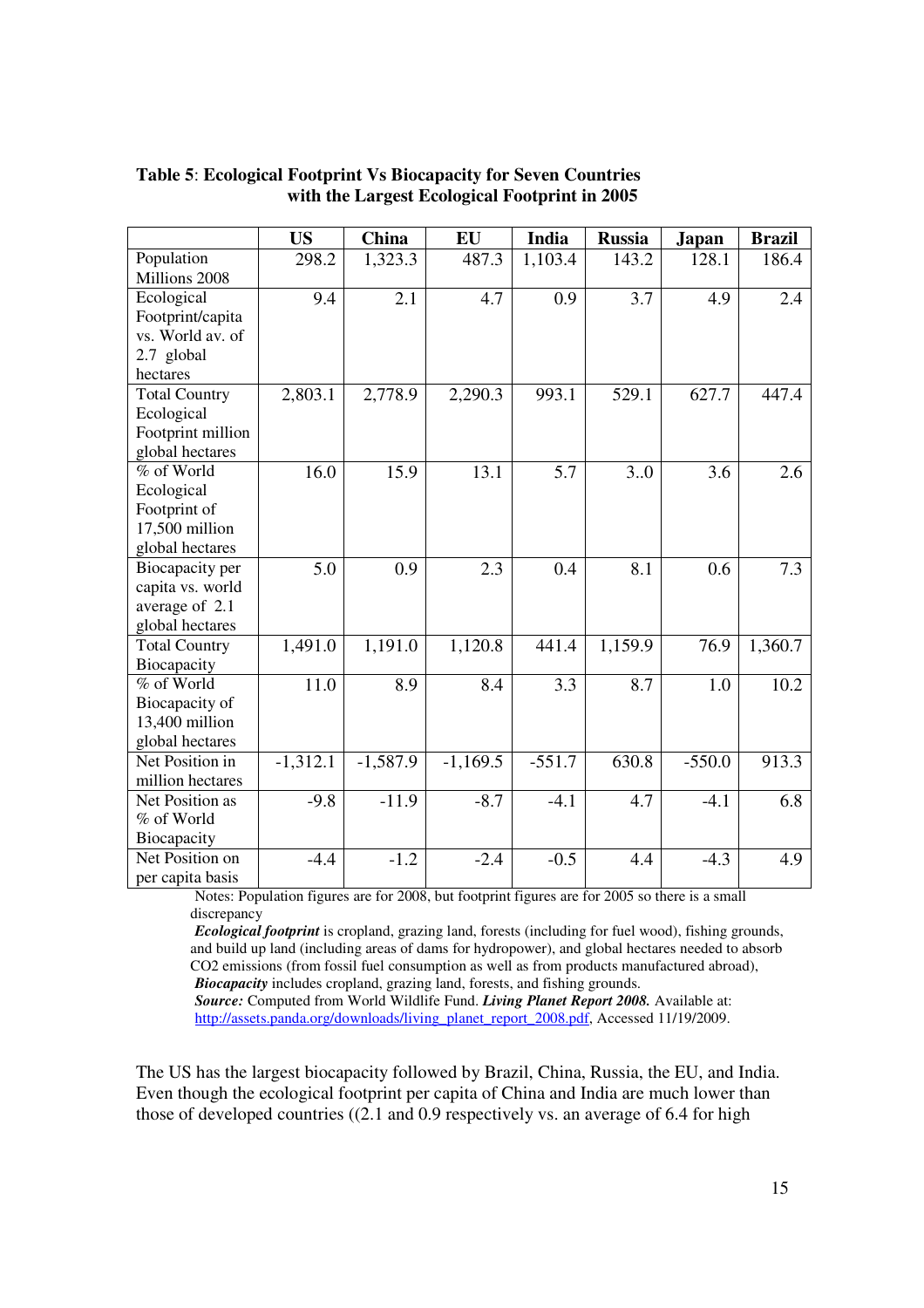income countries), because both are very resource poor on a per capita basis and have the largest populations in the world, the largest deficits are China, the US, the EU and India. China's deficit is 11.9% of the world total biocapacity, the US's is 9.8%, the EU's is 8.7%, and India's is  $4.1\%^{23}$ 

The fact that China and India have the largest populations in the world (20% and 18%, respectively) and that they are growing three to four times faster than the average for the world means that they will be putting increasing pressure on global environmental resources. Thus it is clear that there will be a global adding up problem. We will need to find more environmentally friendly ways to increase the income and welfare of developing countries. We will also have to adapt the economic and social systems in developed countries too. This will involve not just what is produced and how it is produced, but where; as well as how we live and organize our lives

**Figure 6: Commodity Prices Actual (2003-2010 and Projected (2010-2011)** 



Source: IMF WEO (April 2010) , p. 29.

-

The demand from China and India for natural resources was already seen in the rapid increase in the price of commodities in the run up to the global economic crisis of 2008/2009 as can be seen in Figure 6. Some of the increase in commodity prices was due to speculation by hedge funds. However, one of the main drivers was the voracious demand of China, and to a lesser extent, India. Commodity prices are already increasing as China's and India's growth pick up and the world begins to recover. Although agricultural raw materials, beverage, and food prices are not expected to rise much in the coming two years, metals and energy prices are expected to rise, though not to their pre crisis peaks, at least for some years.

Table 6, compiled from the International Energy Agency's *World Energy Outlook,* helps to put projected energy and CO2 emissions from China and India in global perspective.

<sup>&</sup>lt;sup>23</sup> India's total ecological deficit is as large as Japans, another resource poor country on a per capita basis, but with a much larger ecological footprint per person. The two major countries with significant surpluses are Brazil (net surplus of 6.8% of world's biocacapity) and Russia (net surplus of 4.7%).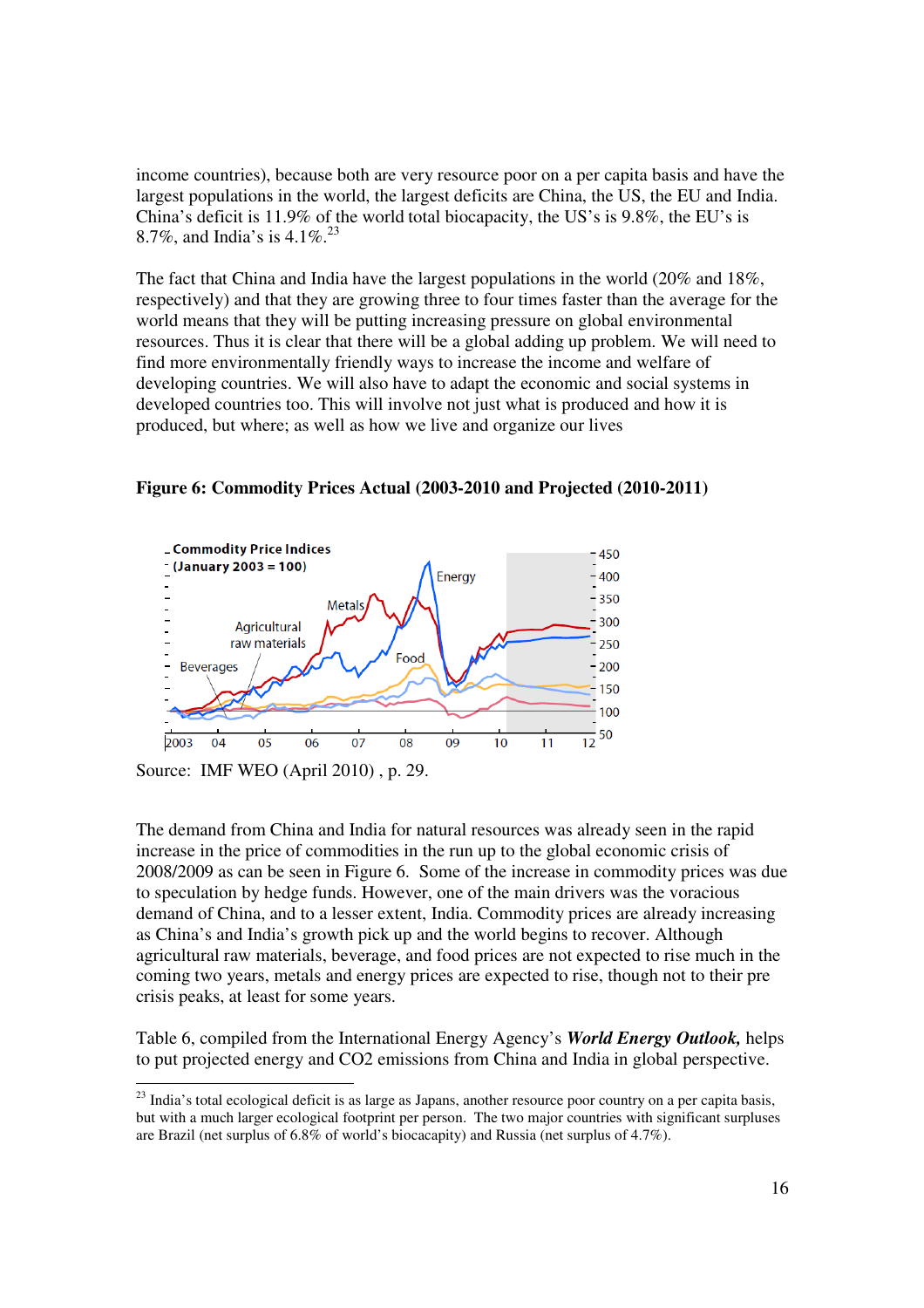Between 2007 and 2030, 53% of the world's total increase in energy demand will come from just these two countries (39% from China, 14% from India). Because they use a high percentage of carbon based fuels (coal in particular) and because they have less efficient energy technologies, they will account for 67% of the increase of the world's CO2 emissions between 2007 and 2030 (49% from China, 18% from India). Another way to see the challenges is that by 2030 the CO2 emission of just these two countries is projected to be 75% of the total CO2 emissions of the world in 1990. Since it is necessary to reduce global emissions by 2030 to just 50% of the world's total emissions in 1990 in order to be on track to keep global temperature rise to less than 2 degrees Celsius, it is clear both countries will need to do more than what they have committed to so far. $24$ 

The difficulties in reaching an agreement involve cost, equity, efficiency, collective action, and competitiveness. While some reduction in emissions is cost effective because of the energy savings of adopting the more efficient existing technologies, reducing emissions to below the 1990 levels involves increased costs as well as much more R&D spending to develop more efficient new technologies.<sup>25</sup> Developing countries such as China and India argue that their emissions would not be a problem if the advanced countries had not been emitting CO2 since the industrial revolution. They object to having to bear the cost of capping their emissions while they are still poor countries (China's per capita income is slightly more than one twentieth that of the US, India's is less than one fortieth). They acknowledge that some of the CO2 reductions can be achieved more efficiently if done in their countries than in developed countries, but they are unwilling to undertake the costs unless they get technology and resources from the advanced countries to do so. At the December 2009 Copenhagen Summit, the advanced countries pledged to transfer up to \$100 billion dollars a year to developing countries by 2020 to help them mitigate emissions and adapt to global warming. However, no specifics for how this is to be accomplished were put in place

The Obama administration has proposed to lower US emissions by 17% of its 2005 emissions by 2020.That is just barely below US emissions in 1990. The EU and the Japanese have committed to lowering their emissions to 20-30% below their emissions of 1990. They have said they are willing to go even lower if there is a global deal that involves significant commitments by the US and China. China has committed to reducing the intensity of its emissions per unit of GDP by 40% to 45% of its 2005 emissions by 2020. Because of its rapid growth, even a 45% reduction in CO2 emissions per unit of GDP would still lead to emissions of more than twice its emissions of 1990. India has said that will reduce emission intensity by 20-25% per unit of GDP by 2020.

The Obama administrations 17% reduction proposal still has to be ratified by the US Congress. The US Congress is unwilling to commit to even to that reduction unless China

 $24$  See the IPCCC (2007) report.

<sup>&</sup>lt;sup>25</sup> Studies such as IEA (2009) and McKinsey (2008) argue that as much as  $25\%$  of the CO2 reduction required by 2020 can be achieved using existing technology with investments that would pay for themselves from the energy savings. However, they still require investments, and money for that is not readily available, particularly in developing countries.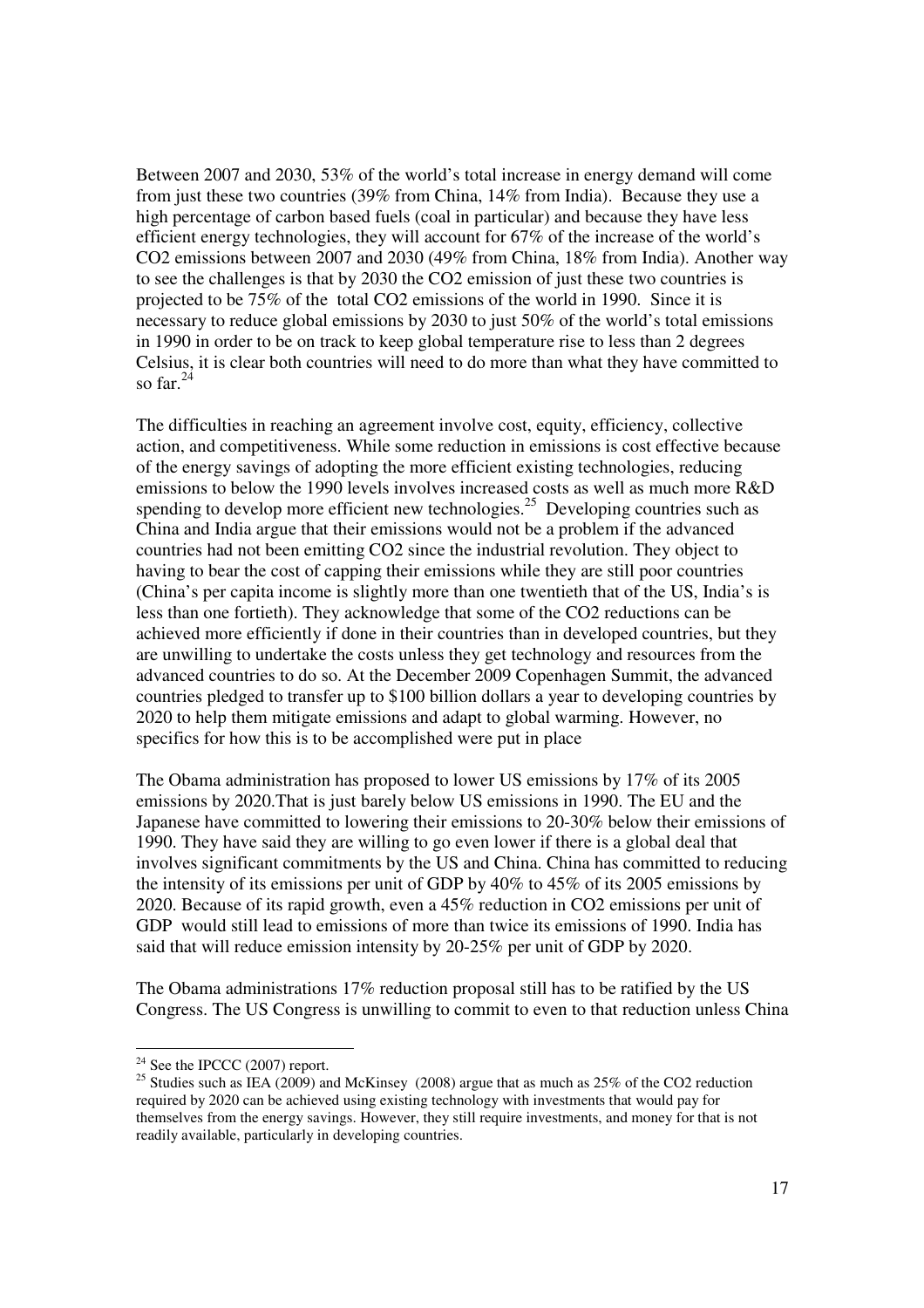does more. Its concern is that reducing CO2 emissions is expensive and that to incur that cost would put US industries at a competitive disadvantage to with respect to China and India. Legislation working its way through the US Congress would put border taxes on imports from countries that have lower emissions standards. If passed this would be a threat to the global trading system.<sup>26</sup>

Thus the world is in a deadlock. The US, China and India are the main countries creating that roadblock. Unless these three countries do more to reduce global CO2 emissions the EU and Japan will not commit to doing more either. To break this deadlock these three countries need to commit to do more. To make progress it is necessary to turn the approach from a zero sum game to a positive sum game. The only way to do this is through significant innovation in energy technology. The Club of Rome's 1972 predictions of the limits to growth  $27$  proved to be wrong because technology came to the rescue. However technology came to the rescue because increases in the price of raw materials and commodities made it attractive to develop more efficient exploration, mining, and processing technologies, as well as technologies for more efficient use of raw materials and increased agricultural yields.. In addition price increases lead to more efforts and better technologies to conserve and recycle raw materials as well as to consume less.

Therefore the way forward has to address both the demand and the supply side. On the demand side it is necessary to have some sort of price on carbon emissions.<sup>28</sup> That will provide an incentive to reduce energy consumption, to increase energy efficiency, to switch to less carbon intensive energy sources, and to develop more efficient alternative energy technologies.

<sup>&</sup>lt;sup>26</sup> For a detailed analysis of this legislation and its negative implications for the world's trading system see Hufbaeur, Charnovitz, and Kim (2009).

 $27$  See Meadows (1972)

<sup>&</sup>lt;sup>28</sup> This can take various forms ranging from a tax on the carbon content of energy used to produce goods and services, to cap and trade systems, to higher taxes on carbon based energy. However the carbon tax would be the most effective.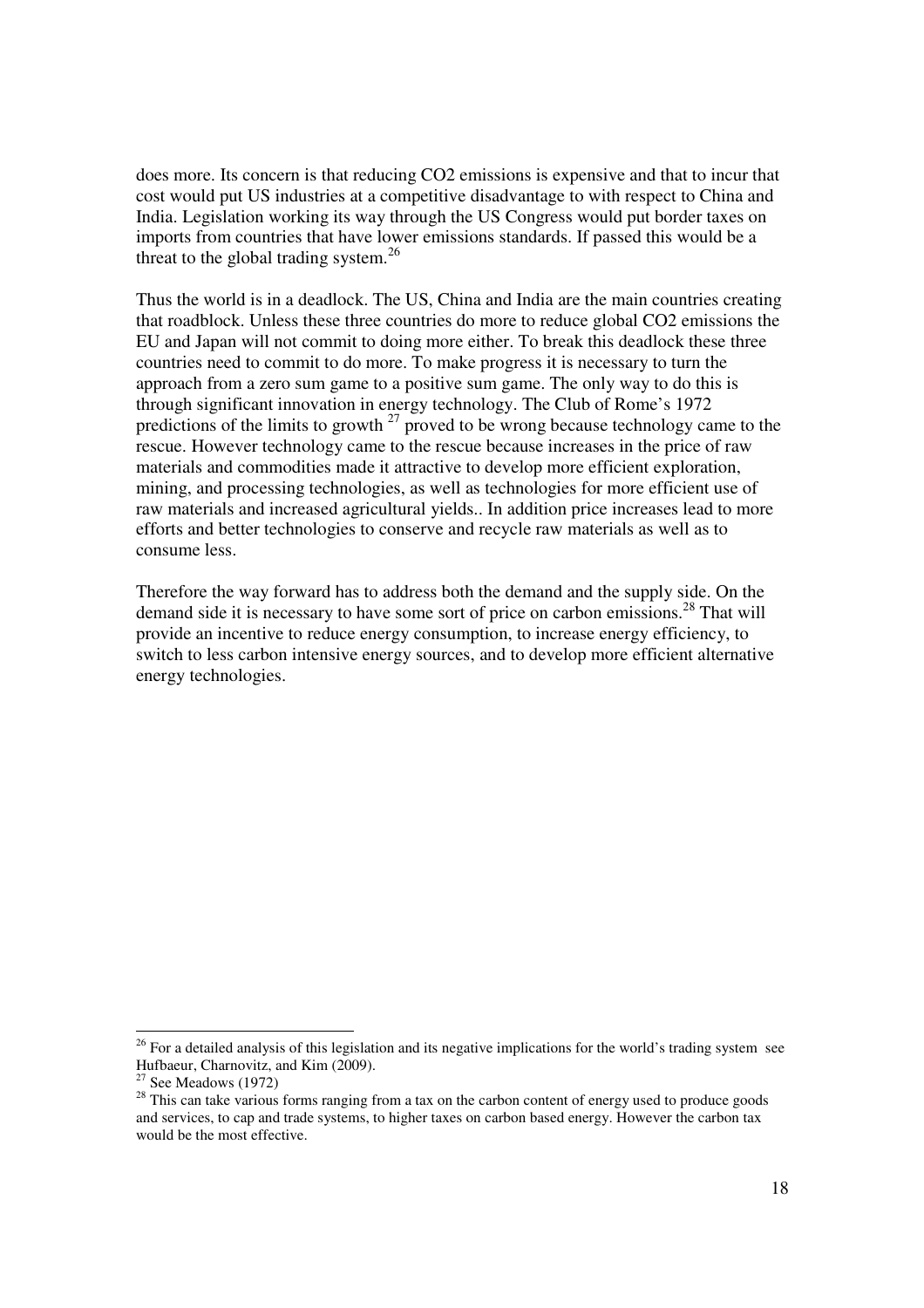|                          | 1990                    | 2007             | 2020            | 2020 450* | 2030           | 2030 450*      |
|--------------------------|-------------------------|------------------|-----------------|-----------|----------------|----------------|
| World                    |                         |                  |                 |           |                |                |
| Population               | 5,262                   | 6,614            | 7,608           |           | 8,236          |                |
| GDP                      | 33.6                    | 67.2             | 107.            |           | 137.0          |                |
| Energy                   | 8,761                   | 12,013           | 14,450          | 13,600    | 16,790         | 14,384         |
| Energy/capita            | 1.7                     | 1.8.             | 1.9.            | 1.8       | 2.0            | 1.7            |
| CO <sub>2</sub>          | 20.941                  | 28,825           | 34,500          | 30,676    | 40,200         | 26,386         |
| CO <sub>2</sub> /capita  | 4.0                     | 4.4              | 4.5             | 4.0       | 4.9            | 3.2            |
| China                    |                         |                  |                 |           |                |                |
| Population               | 1,141                   | 1,327            | 1429            |           | 1461           |                |
| $%$ world                | 22                      | 20               | 19              |           | 18             |                |
| GDP                      | 1.5                     | 7.8              | 18.8            |           | 28.5           |                |
| % of world               | $\overline{4}$          | 11               | 18              |           | 21             |                |
| Energy                   | 872                     | 1,970            | 3,116           | 2,876     | 3,827          | 2,974          |
| Energy/capita            | 0.8                     | 1.5              | 2.2             | 2.0       | 2.6            | 2.0            |
| CO <sub>2</sub>          | 2,244                   | 6,071            | 9,600           | 8,405     | 11,600         | 7,072          |
| Share of CO <sub>2</sub> | 11                      | 21               | 28              | 27        | 29             | 27             |
| Cum. CO2%                | 5                       | 9                | 13              | 13        | 16             | 15             |
| CO <sub>2</sub> /capita  | 2.0                     | 4.6              | 6.7             | 5.9       | 8.0            | 4.8            |
| India                    |                         |                  |                 |           |                |                |
| Population               | 850                     | 1.123            | 1,319           |           | 1.432          |                |
| $%$ world                | 16                      | 17               | 17              |           | 17             |                |
| GDP                      | 1.1                     | 3.1              | 7.1             |           | 12.5           |                |
| $%$ of world             | $\mathfrak 3$           | $\sqrt{5}$       | $\tau$          |           | 9              |                |
| Energy                   | 318                     | $\frac{1}{595}$  | 901             | 833       | 1,287          | 1,084          |
| Energy/capita            | 0.4                     | 0.5              | 0.7             | 0.6       | 0.9            | 0.8            |
| C <sub>02</sub>          | 589                     | 1,327            | 2,200           | 1,911     | 3,400          | 2,194          |
| Share of CO <sub>2</sub> | $\mathfrak 3$           | $\sqrt{5}$       | 6               | 6         | 8              | 8              |
| Cum. CO <sub>2%</sub>    | $\overline{2}$          | 3                | $\mathfrak{Z}$  | 3         | $\overline{4}$ | $\overline{4}$ |
| CO <sub>2</sub> /capital | 0.7                     | $\overline{1.2}$ | 1.6             | 1.4       | 2.3            | 1.4            |
| EU                       |                         |                  |                 |           |                |                |
| Population               | 473                     | 496              | 508             |           | 508            |                |
| $\%$ world<br><b>GDP</b> | 9                       | 7                | 7               |           | 6              |                |
| % of world               | 10.4<br>$\overline{27}$ | 15.1<br>22       | 17.9<br>18      |           | 21.3<br>16     |                |
| Energy                   | 1,633                   | 1,757            | 1,723           | 1,668     | 1,781          | 1,682          |
| Energy/capita            | 3.5                     | 3.5              | 3.4             | 3.3       | 3.5            | 3.3            |
| CO <sub>2</sub>          | 4,042                   | 3,886            | 3,600           | 3,106     | 3,500          | 2,270          |
| Share of CO <sub>2</sub> | 19                      | 13               | 10              | 10        | 9              | 9              |
| Cum. CO2%                | 27                      | 23               | 20              | 20        | 18             | 18             |
| CO <sub>2</sub> /capita  | 8.5                     | 7.8              | 7.0             | 6.1       | 6.9            | 4.5            |
| <b>USA</b>               |                         |                  |                 |           |                |                |
| Population               | 254                     | 306              | 343             |           | 367            |                |
| % world                  | 5                       | 5                | 5               |           | $\overline{4}$ |                |
| <b>GDP</b>               | 8.7                     | 14.1             | 18.1            |           | 22.4           |                |
| % of world               | 23                      | 21               | 18              |           | 16             |                |
| Energy                   | 1,913                   | 2,337            | 2,316           | 2,167     | 2,396          | 2,092          |
| Energy/capita            | 7.5                     | 7.6              | 6.7             | 6.3       | 6.5            | 5.7            |
| CO <sub>2</sub>          | 4,845                   | 5,742            | 5,500           | 4,717     | 5,500          | 3,175          |
| Share of CO <sub>2</sub> | 23                      | 20               | 16              | 15        | 14             | 12             |
| Cum. CO <sub>2</sub> %   | 31                      | $28\,$           | $\overline{25}$ | $25\,$    | $23\,$         | 23             |
| CO <sub>2</sub> /capita  | 19.1                    | 18.7             | 15.9            | 13.7      | 15.1           | 8.6            |

**Table 6: Population, GDP, Energy Demand and CO2 Emissions 1990-2030** 

\*The 450 scenarios for 2020 and for 2030 are the IEA's proposal of emission levels that would be consistent with stabilizing CO2 to 450 particles per million which would contain global temperature increases to around 2 degrees Celsius.

Source: IEA *WEO 2009,* pp. 210, 322, 324, 330, 332, 334, 336, 350,352, 358, and 360.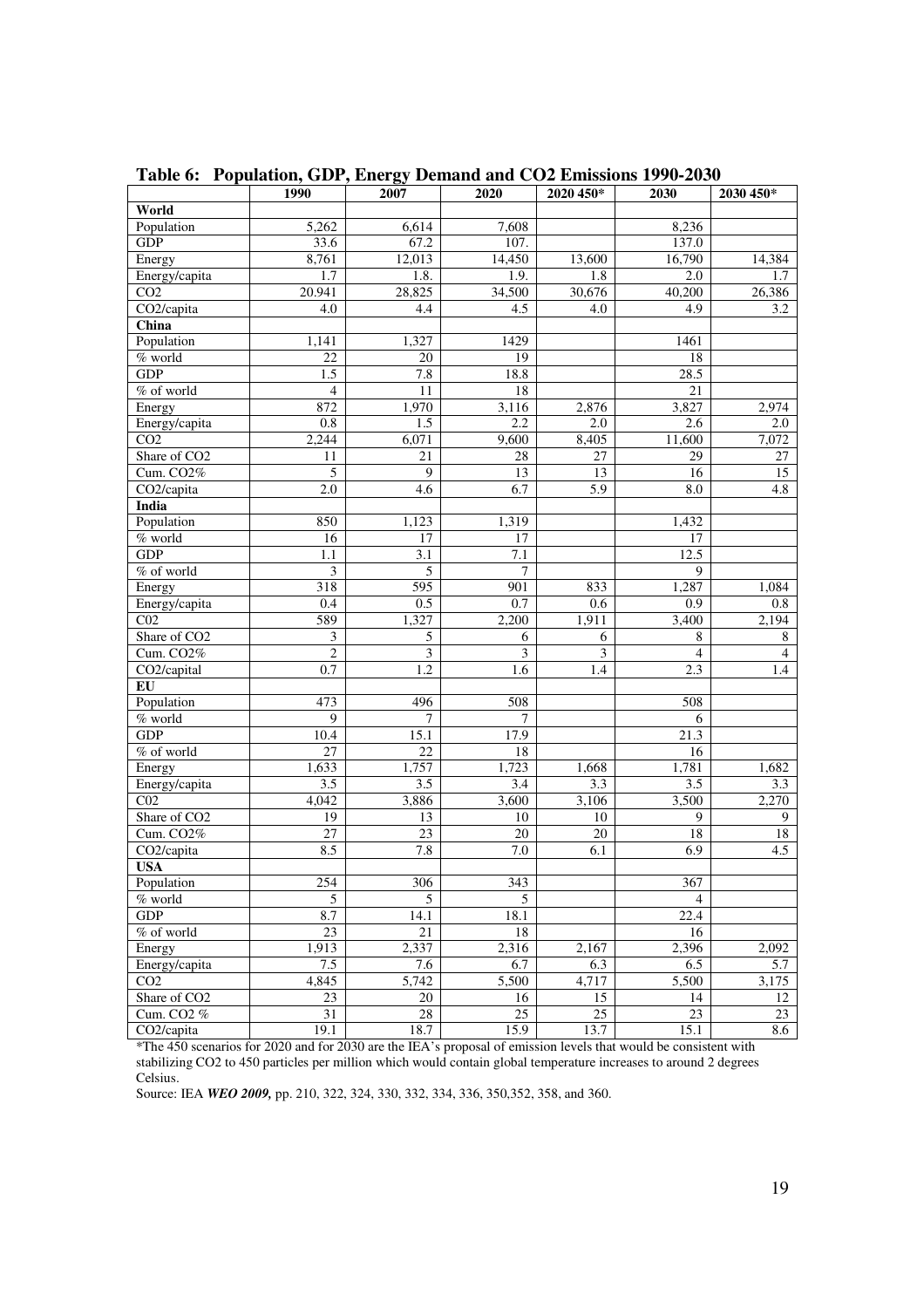On the technology supply side it will require a major energy revolution. This will need massive support for innovation in multiple energy technologies over a prolonged period of time. Much of the effort will require a significant advance of basic science. But it will also require extensive prototype development, scale up, and commercialization.<sup>29</sup> Given the magnitude of the challenge this has to be done at a global level. The US, China and India, all have considerable technological capability. If this start this process with real commitment and resources, EU countries, Japan, and many other countries are likely to join. However this is difficult in the current environment of constrained budgets in the US and the strong anti environment lobbies of the US. Nevertheless there is an opportunity for leadership that could help to change the whole approach from zero sum to positive sum and save the planet.

It will also be necessary to develop appropriate mechanisms to transfer existing and new technology as well as financial resources to developing countries to help them reduce CO2 emissions as well as to adapt to global warming. The \$100 billion that have been pledged by developed countries are not sufficient for this. In addition it will be necessary to create greater capability in developing countries to prepare and implement their CO2 reduction and adaptation strategies.<sup>30</sup>

## **E. Conclusions**

-

Over the last 30 years there has been a shift of economic power to developing countries in general and to China particular. The global economic crisis of 2008/2009 is not a typical cyclical business downturn, but a major structural shift. China was less severely affected by the crisis. It continued to grow even in 2009 and actually widened the differential in growth with respect to advanced economies. Prospects are that it will continue to grow at three to four times the average rate of growth of advanced countries. Thus the shift of economic power to China is continuing, if not accelerating. Its continued rise will challenge the rest of the world in terms of increased competition in trade and pressure on the environment.

China's increased competitiveness in exports comes from its large market and large labor force. The latter is being leveraged with investments in higher education and R&D, and economies of scale in production and global distribution. Because China is natural resource poor on a per capita basis, its rapid growth will continue to put pressure on prices of commodities in general, and energy in particular. Because its population accounts for a fifth of the world's population its continued rapid growth will put

 $29$  Weiss and Bonvillian (2009) sketch out what is required for a massive energy revolution in the US. Their framework can be adapted for the global initiative suggested above. The support of basic science can be justified in terms of the global public goods aspect. The development work including scale up and pilot testing can be structured a pre-competitive research. The different country and company partners that participate in the initiative can work out procedures and agreements on intellectual property as has been done in other pre-competitive collaborative ventures like the public private SEMATECH initiative in the US to develop electronics technology in the 1980s and 1990s.

 $30$  For a detailed analysis of what is at stake and what it means for developing countries see World Bank. (2010). *World Development Report: Development and Climate Change.*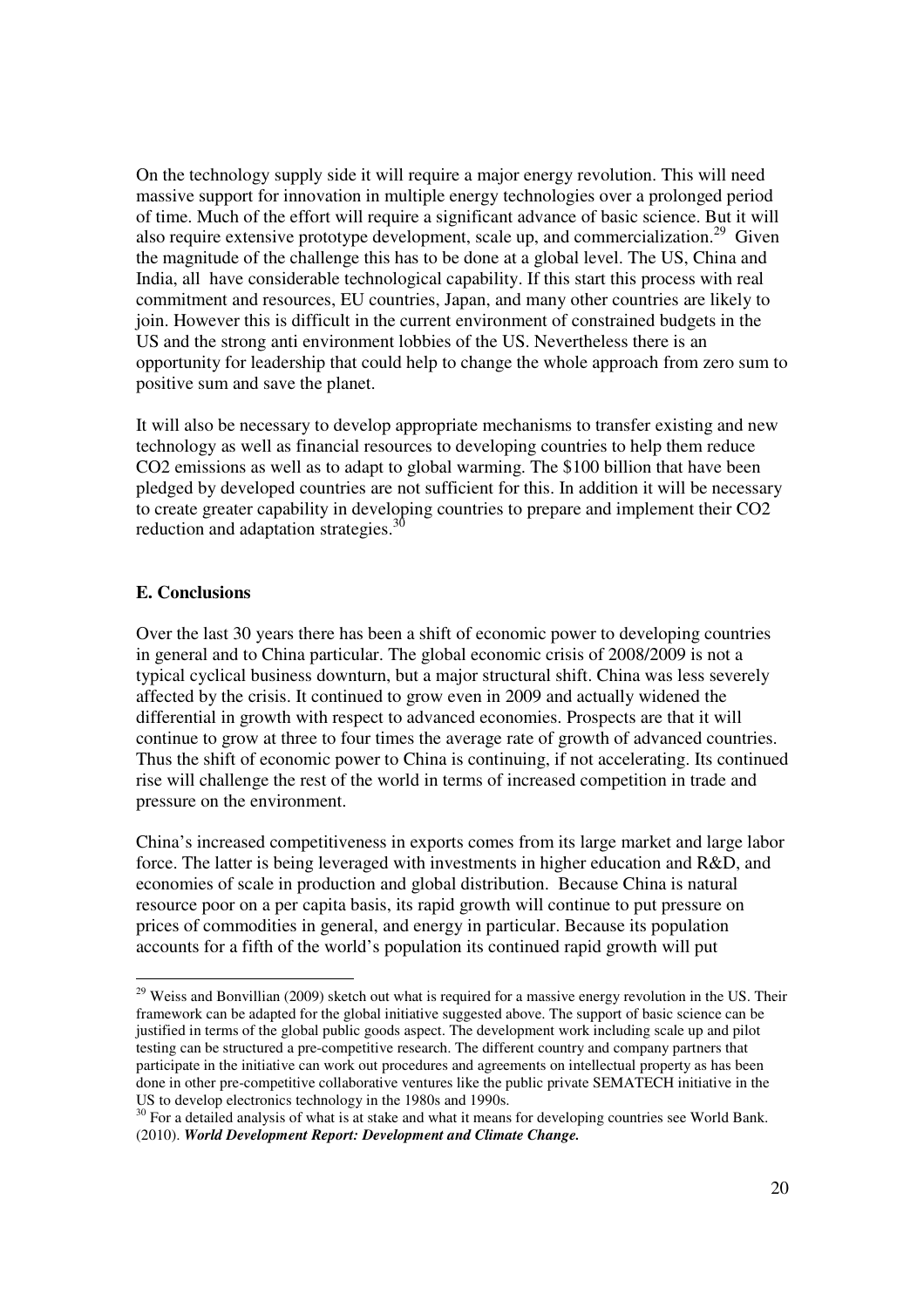increasing pressure on the global environment. Already in 2005, China had a net deficit of 12% of the world's total biocapacity. Because of its size and rapid growth it will account for 39% of the world increase energy demand between now and 2030.Because of its energy mix and lower energy efficiency, over the same period it will account for 49 % of the increase in the CO2 emissions of the world. So far no workable solution has been found for containing the threat of global warming and none will be workable unless China and the US (and India) are able to do much more to reduce their emissions.

Thus we can expect that there will be increasing frictions on trade and in competition for access to natural resources. We can also expect that it will be difficult to reach agreements on containing CO2 emissions in China and India because of the equity, cost, competitiveness and collective action problems inherent in this issue. Already there are risks of rising trade protectionism because of the more demanding international trade regime as well a because of the global downturn and high unemployment in most advanced economies. The risks of protectionism will be exacerbated if legislation on carbon border taxes for the import of goods from countries with less stringent environmental regulations is enacted in the US.

The global governance system set up after WWII is anachronistic in terms of its representation of shifting economic power and in terms of the range of global issues it can tackle (global warming being the most glaring example, but the issues also include trade frictions, competition for natural resources, global financial imbalances, and global financial architecture, to name a few). Tackling some of these global issues is difficult because countries find it difficult to give up national sovereignty over critical issues, and there are many problems of collective action and free riders. The main global players- the US, the EU, China, and India have to be careful that in pursuing their own national objectives they do not derail the global system. To avoid having these frictions spiraling out of control into more serious confrontations it is necessary to manage these frictions carefully and to find cooperative solutions to trade adjustment and global financial imbalances, as well as to set up effective mechanisms to tackle global warming.<sup>31</sup>

The rapid rise of China (and India) also show us that our development models are too resource and environment intensive. It is necessary to implement more environmentally friendly development strategies that involve not just developing more environmentally friendly energy technologies but also more environmentally friendly production and social organizations, from building designs to urbanization and urban planning was well as to location of production and consumption, and lifestyles. This is a tall agenda that we need to work on seriously.

 $31$  For a fuller development of these point see Dahlman (forthcoming 2010).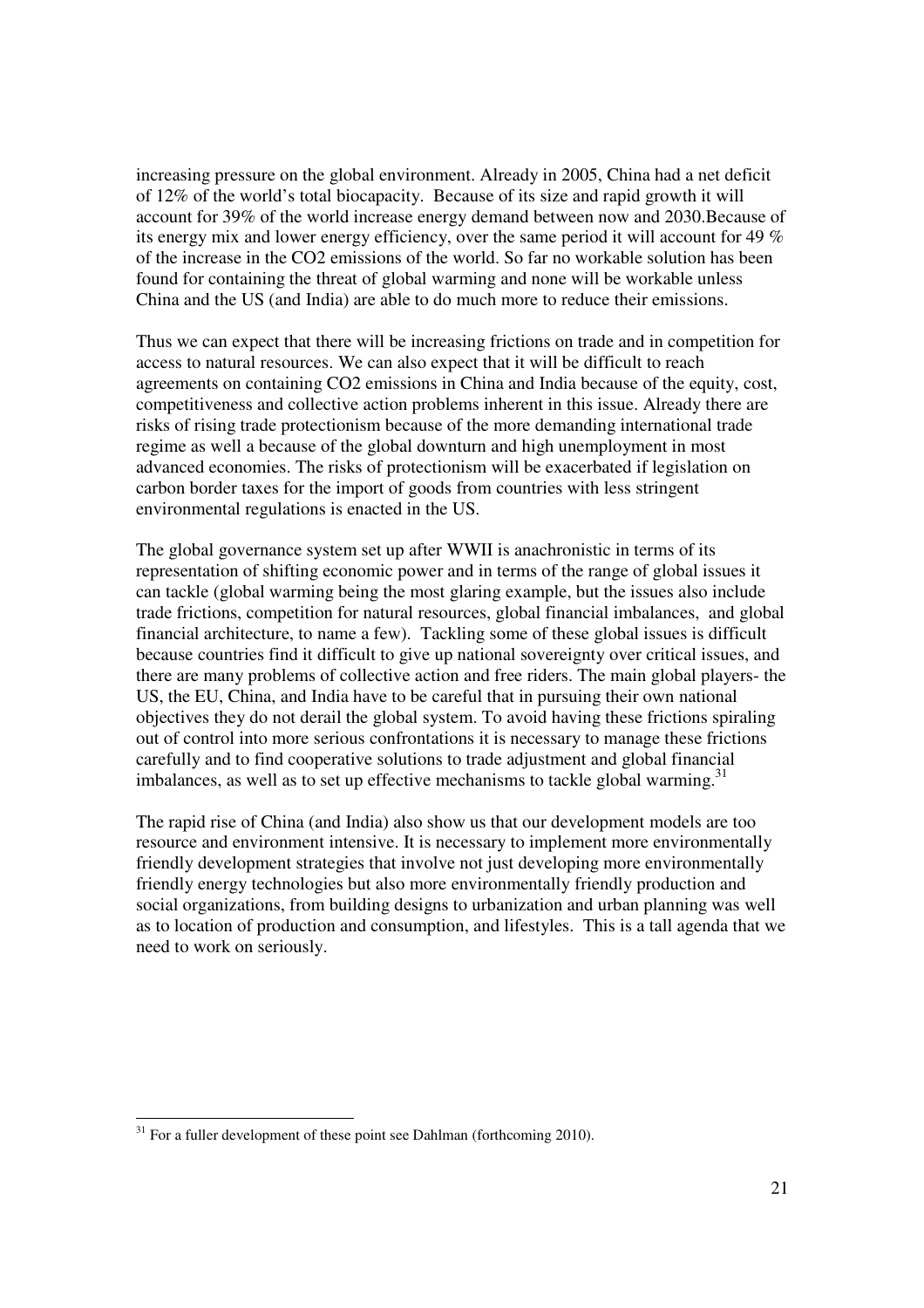#### **Bibliography**

Altman, Roger 2009a. "Globalization in Retreat" *Foreign Affairs* (July August). Available at http://www.foreignaffairs.com/articles/65153/roger-c-altman/globalizationin-retreat

Altman, Roger 2009b. "The Great Crash, 2008." *Foreign Affairs* (January/February). Available at: http://www.foreignaffairs.com/articles/63714/roger-c-altman/the-greatcrash-2008.

Dahlman, Carl J. (2010 Forthcoming). *The Rise of China and India: Implications for Global Stability and Sustainability*. Book manuscript under review.

Dahlman, Carl J. 2010. "Chapter 1: Innovation Strategies in Brazil, India & China: From Imitation to Deepening Technological Capability in the South". In Xiaolan Fu; and Luc Soete. Editors. *The Rise of Technological Power in the South*. London: Palgrave McMillan.

Dutz, Mark. Editor. 2007. *Unleashing India's Innovation: Toward Sustainable and Inclusive Growth*. Washington DC: World Bank.

Evenett, Simon J. 2010. *Africa resists the pressures of protectionism: the fifth GTA report*. London: Center for Policy Research. Available at: http://globaltradealert.org/gta-analysis/africa-resists-protectionist-temptation-5thgta-report?top-ad.

Hufbauer, Gary Clyde; Steve Charnovitz; and Jisun Kim. 2009. *Global Warming and the World Trading System*. Washington DC: The Peterson Institute.

International Monetary Fund. 2010. *World Economic Outlook* (April). Washington DC: IMF

International Monetary Fund. 2009. *World Economic Outlook* (October). Washington DC: IMF.

McKinsey Global Institute. 2008. *The Carbon Productivity Challenge: Curbing Climate Change and Sustaining Economic Growth*. (June).

Meadows, Donella H. 1972. *Limits to Growth.* Universe Books.

Roach, Stephen. 2010. "Consumer Led China." Morgan Stanley Asia, paper prepared for the 11<sup>th</sup> Annual China Development Forum held in Being March 20-22, 2010.

Reinhart, Carmen; and Kenneth Rogoff. 2009. *This Time Its Different: Eight Centuries of Financial Folly*. Princeton: Princeton University Press.